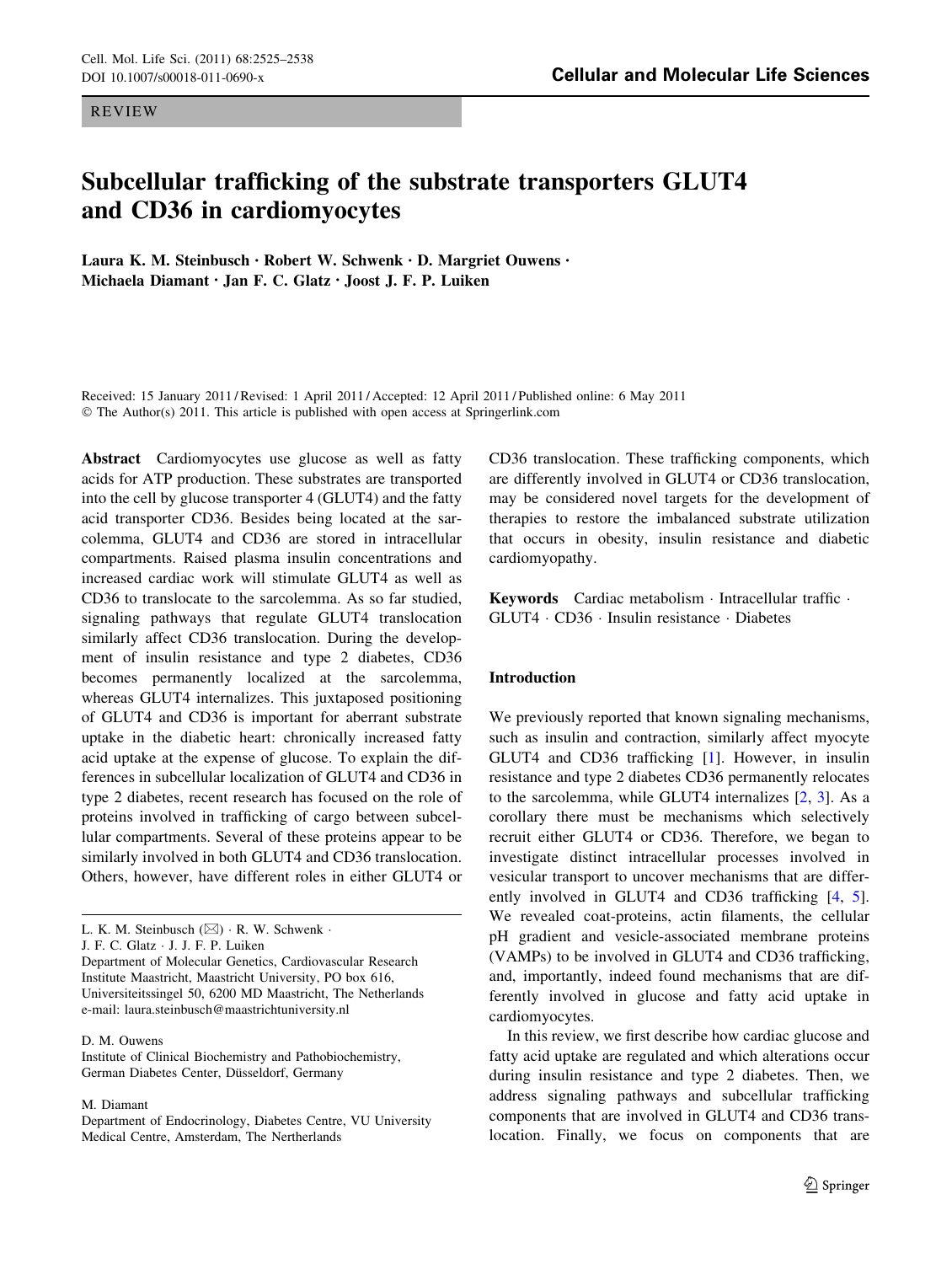<span id="page-1-0"></span>differently involved in glucose and fatty acid uptake and describe novel targets to restore metabolic disturbances in type 2 diabetes.

## Regulation of cardiac glucose and fatty acid uptake

Glucose and fatty acids are of fundamental importance for energy production in all eukaryotic cells. In cardiomyocytes, the continuous supply of both substrates is especially crucial to maintain contractile activity [\[6](#page-9-0)]. Cardiomyocytes are metabolically flexible, i.e., they preferably use fatty acids, but can also use glucose, ketone and lactate to produce ATP [[7\]](#page-9-0). These different substrates cannot sufficiently enter cardiomyocytes by diffusion and thus have to be taken up by facilitated transport. Glucose uptake into cells involves a family of glucose transport proteins—called GLUTs—which shuttle sugars across plasmalemmal membranes through their aqueous pore [[8\]](#page-9-0). The GLUT family consists of several members which are expressed by various cell types [\[9](#page-9-0)]. In cardiomyocytes, GLUT family members 1 and 4 fulfil this function. While GLUT1 is mainly involved in basal glucose uptake, GLUT4 translocates to the plasma membrane to enhance glucose uptake in response to extracellular stimuli like insulin or increased cardiac work. Cellular fatty acid uptake is facilitated by several membrane proteins with high-affinity binding sites for fatty acids [\[1](#page-9-0)], but the exact mechanisms by which these proteins mediate transmembrane passage of fatty acids is not known  $[10]$  $[10]$ . In cardiomyocytes, the most important fatty acid transporters are fatty acid translocase (FAT), also referred to as CD36 [[10,](#page-9-0) [11\]](#page-9-0), and two members of the family of 6 fatty acid transport proteins (FATP), i.e., FATP 1 [\[12](#page-10-0)] and 6 [\[13](#page-10-0)].

Both GLUT4 and CD36 are integral membrane proteins. GLUT4 consists of 12 transmembrane domains with both termini in the cytoplasm and one large intracellular and one large extracellular loop [[14\]](#page-10-0). CD36 has a hairpin-like structure with two transmembrane regions and both the C-terminal and N-terminal tails in the cytoplasm [\[1](#page-9-0)]. The translocation of both proteins from intracellular storage compartments to the plasma membrane, and vice versa, relies on a complex trafficking system, schematically represented in Fig. 1 [\[15](#page-10-0)]. Immunoadsorption studies in rat cardiomyocytes showed that GLUT4 resides in two distinct pools, one of which is called GLUT4 storage vesicles (GSV) that does not contain CD36 and is sensitive to insulin [[16\]](#page-10-0). On the other hand, CD36 appears to reside in one subcellular pool which does not contain GLUT4 [\[16](#page-10-0)], suggesting that GLUT4 and CD36 are stored separately and travel independently.

Physiological stimuli, with circulating plasma insulin concentrations and increased cardiac work being the most



Fig. 1 The endomembrane system of cardiomyocytes consists of several functionally different compartments. In the translocation process (red arrows) proteins are synthesized in the endoplasmic reticulum and further modified in the Golgi apparatus. There, the budding of transport vesicles occurs and vesicles are transported to the endosomal system. GLUT4 is further transported to specific insulin-responsive GLUT4 storage vesicles (GSV). GLUT4 and CD36 can be stimulated to translocate from their compartments to the sarcolemma. In the endocytosis process (blue arrows), sarcolemmal proteins are taken up into the cell again and transported through the early endosomes and directed towards lysosomes for protein breakdown or towards the recycling endosomes for renewed use at the sarcolemma

important, stimulate the heart to quickly alter cardiac substrate utilization via reversible translocation of GLUT4 and CD36 from intracellular membrane compartments to the sarcolemma (Fig. [2a](#page-2-0)) [\[1](#page-9-0), [10\]](#page-9-0). In contrast to CD36, the other fatty acid transporters FATP1 and FATP6 do not traffic between intracellular storage compartments and the sarcolemma in cardiomyocytes [[17–19\]](#page-10-0). Therefore, FATP1 and FATP6 do not contribute to inducible fatty acid uptake. In addition, other studies have disclosed that these transporters also have a minor contribution to basal fatty acid uptake. From experiments with cardiomyocytes from wildtype and CD36 null mice, it is known that the contribution of CD36 to fatty acid uptake is about 70% [\[17](#page-10-0)]. In addition, in cardiomyocytes treated with the specific CD36 inhibitor sulfo-N-succinimydyl-oleate (SSO), the insulin/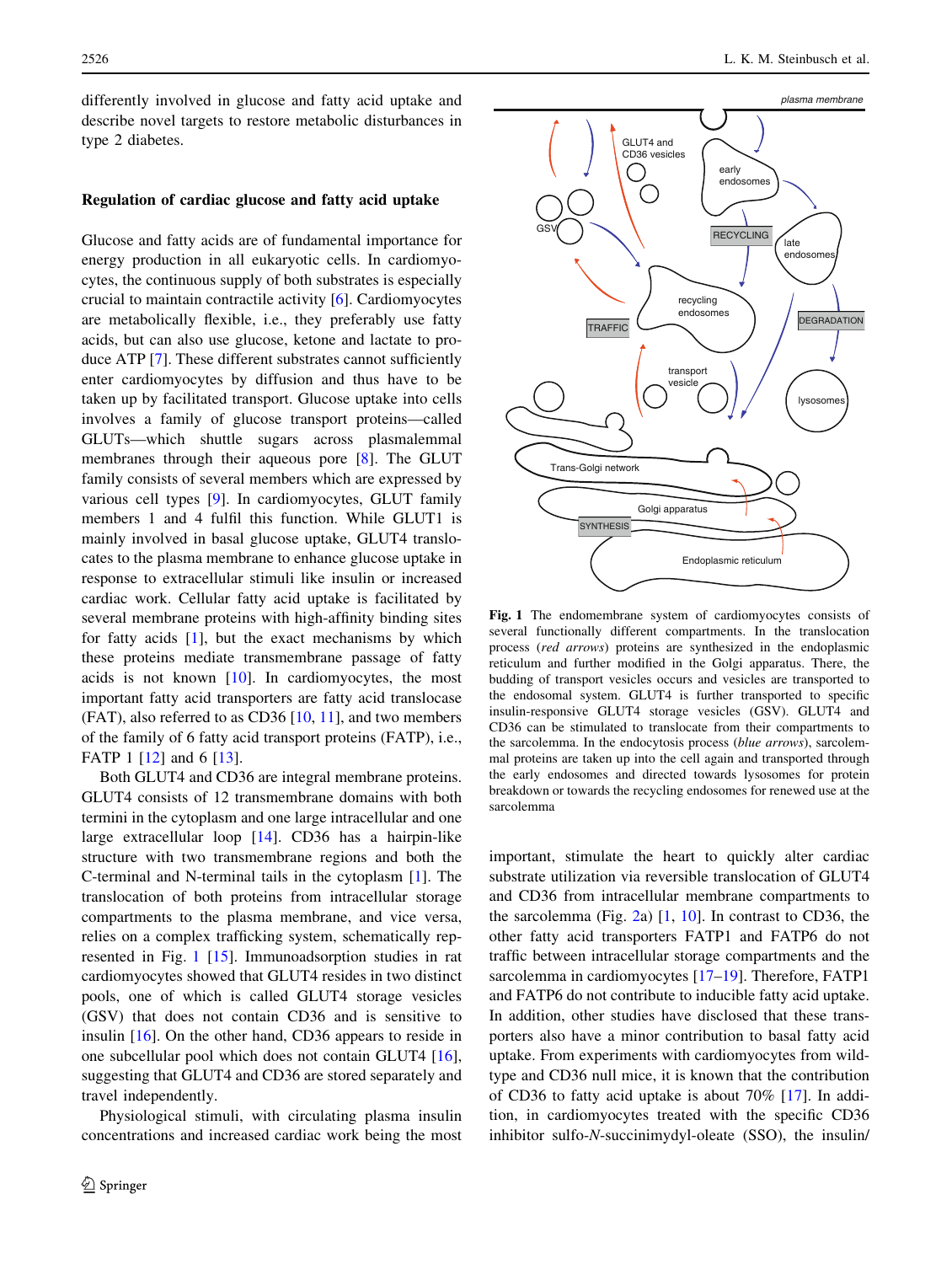## <span id="page-2-0"></span>**(A)** Healthy cardiomyocyte



**(B)** Diabetic cardiomyocyte



Fig. 2 Alterations in transporter localisation in diabetic cardiomyocytes compared to healthy cardiomyocytes. a Substrate uptake in healthy cardiomyocytes. The entry of glucose and fatty acids is facilitated by glucose transporter 4 (GLUT4) and fatty acid transporter CD36. The heart can acutely react to a change in energy demand by reversible translocation of these transporters from intracellular storage compartments. Once these substrates have entered the cell they can be used for ATP production by mitochondrial oxidation or they can be stored as glycogen (not shown) or in lipid droplets. b Substrate uptake in diabetic cardiomyocytes: during the development of insulin resistance and type 2 diabetes, the localisation of GLUT4 and CD36 permanently alters. CD36 presence at the sarcolemma increases which associates with increased fatty acid uptake. In addition, fatty acid storage increases which is thought to interfere with insulin-stimulated glucose uptake

contraction-mediated increase in fatty acid uptake was totally blocked, meaning that CD36 is irreplaceable in stimulus-induced fatty acid uptake [[20\]](#page-10-0). The system of regulated substrate uptake is crucial during exercise to supply cardiomyocytes with a sufficient amount of substrates, or to quickly replenish intracellular substrate storage pools after a meal. A dysfunction in this system of regulated glucose and fatty acid uptake into muscle, adipose tissue, beta cells and heart contributes to the development and progression of type 2 diabetes [[10,](#page-9-0) [21\]](#page-10-0).

The amount of glucose and fatty acid transporters present at the sarcolemma is a major regulatory factor of cardiac glucose and fatty acid utilization [\[22](#page-10-0)]. This implicates that the metabolic machinery is more than adequately suited to process all incoming substrates. Accordingly, intracellular concentrations of fatty acids and glucose will remain low. This is also true for the diabetic heart in which intracellular concentrations of these substrates are not markedly increased  $[1, 23]$  $[1, 23]$  $[1, 23]$  $[1, 23]$  $[1, 23]$ . Hence, in both the healthy and the diabetic heart, the sarcolemmal presence of GLUT4 and CD36 determines cardiac substrate flux [[24\]](#page-10-0).

## Alterations in transporter location in insulin resistance

Obesity, insulin resistance and type 2 diabetes show a strong association with changes in lipid metabolism [[2,](#page-9-0) [25](#page-10-0)]. Permanent relocation of CD36 to the sarcolemma and increased fatty acid uptake were strongly linked in rodent models for insulin resistance [\[2](#page-9-0), [26,](#page-10-0) [27\]](#page-10-0) and obese humans [\[26](#page-10-0), [28,](#page-10-0) [29\]](#page-10-0). Furthermore, the sarcolemmal content of CD36 correlated well with increased uptake of fatty acids, increased intramuscular triacylglycerol [\[28](#page-10-0), [30,](#page-10-0) [31](#page-10-0)] and reduced insulin-stimulated GLUT4 translocation and glucose uptake [\[32](#page-10-0)]. Cardiac in vivo positron-emission tomography (PET) in humans with type 2 diabetes showed increased fatty acid uptake and oxidation, and reduced insulin-stimulated glucose uptake, paralleled by decreased diastolic function as compared to age-matched healthy controls [[33](#page-10-0)].

The increase in intramyocardial lipid concentrations cannot just be attributed to a reduction in mitochondrial fatty acid oxidation, since studies have shown that cardiac fatty acid oxidation remained unchanged, slightly reduced, or even increased in several rodent models of obesity and insulin resistance [[10\]](#page-9-0). Inhibition of CD36-mediated fatty acid uptake with SSO normalized fatty acid utilization in different rodent models of insulin resistance [\[26](#page-10-0)]. This indicates that the increase in intramyocardial lipid concentrations in insulin-resistant cardiomyocytes is caused by increased CD36-mediated fatty acid uptake. We and others showed that the surface presence of CD36 was increased in rodent models for insulin resistance and in skeletal muscle of obese humans [[2,](#page-9-0) [3,](#page-9-0) [32\]](#page-10-0). The increase in surface presence of CD36 is not due to increased tissue expression, but instead to a permanent relocation from its intracellular storage compartment. This permanent CD36 relocation appears to be an early event in the sequence of maladaptive changes in the hearts of rodents with type 2 diabetes. We also obtained evidence that there is no decrease in cardiac mitochondrial function in this early pre-diabetic stage. However, it is very well possible that mitochondrial dysfunction develops at later stages which can lead to even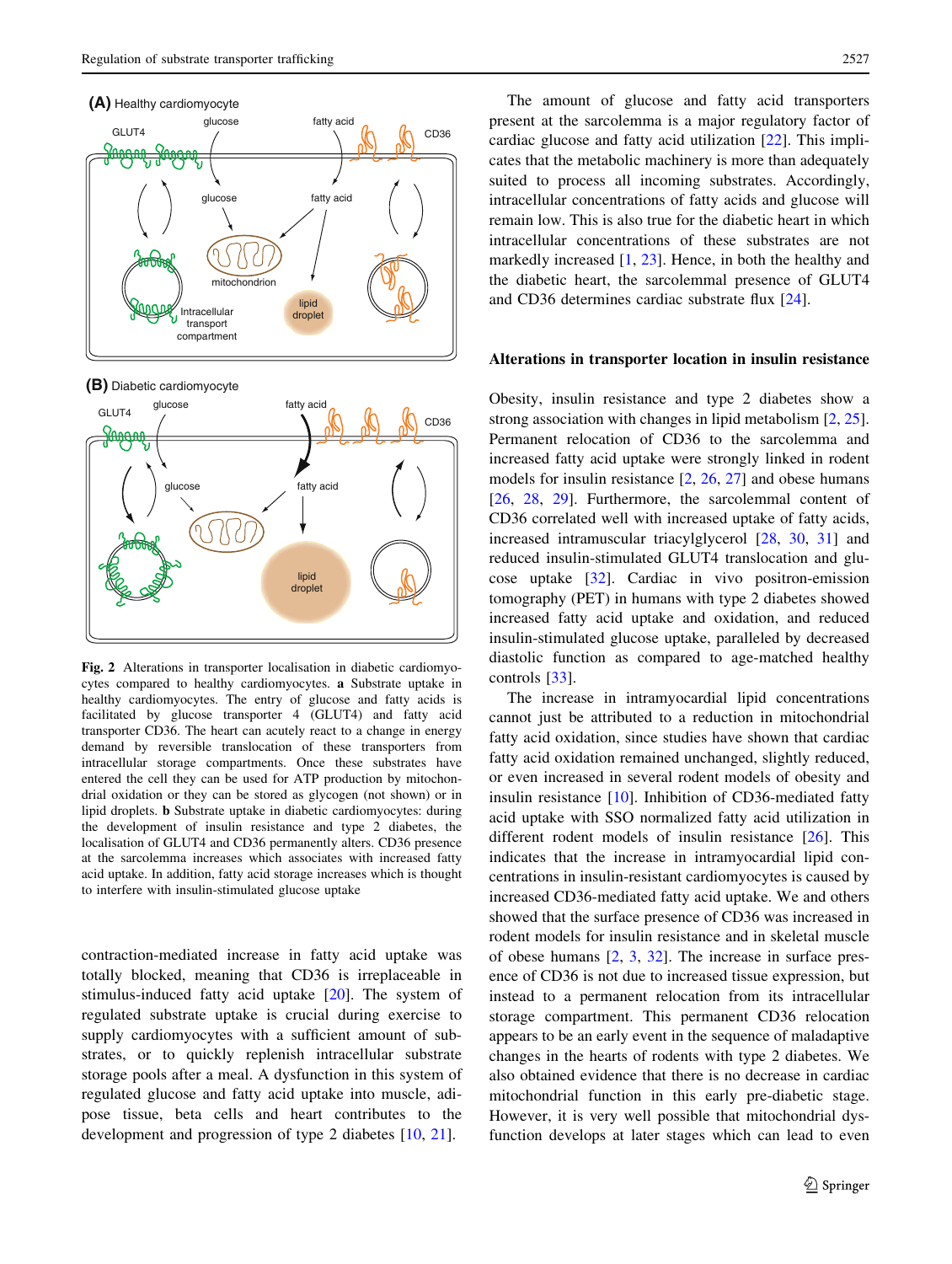<span id="page-3-0"></span>more lipid storage. Moreover, it has been shown that relocation of CD36 was specific for this fatty acid transporter because such changes were not observed for plasmalemmal  $FABP_{pm}$ ,  $FATP1$  or  $FATP4$  [[10](#page-9-0)]. Thus, permanent relocation of CD36 to the sarcolemma is important in the development toward diabetic cardiomyopathy.

It is becoming evident that the increased intramyocardial triacylglycerol content is not the main contributor to the development of insulin resistance and cardiac dysfunction. Other lipid metabolites, such as ceramides and diacylglycerols, appear to be the main contributors to reduced insulin sensitivity (see [\[34](#page-10-0), [35](#page-10-0)] for excellent reviews on this topic).

Collectively, obesity, insulin resistance and type 2 diabetes impose metabolic stress on the heart [[36–39\]](#page-10-0), which may ultimately lead to cardiac metabolic inflexibility, lipotoxicity, and subsequent development of diabetic cardiomyopathy  $[3, 32]$  $[3, 32]$  $[3, 32]$  $[3, 32]$  (Fig. [2](#page-2-0)b).

# Signaling pathways involved in GLUT4 and CD36 translocation

As mentioned above, postprandial increases in circulating plasma insulin levels and an elevated cardiac work are the most important physiological stimuli to enhance cardiac glucose and fatty acid uptake via induction of GLUT4 and CD36 translocation, respectively [\[1](#page-9-0)]. However, the metabolic fates of glucose and fatty acids are quite different during insulin-stimulation versus contraction-stimulation. Both substrates are preferentially stored under insulinstimulated conditions, and preferentially oxidized upon increased contraction [\[1](#page-9-0)]. Since translocation of GLUT4 and CD36 are similarly induced by insulin and contraction, these translocation processes do not contribute to the different metabolic fates of both substrates during insulinversus contraction-stimulation. Rather, upon intracellular trapping of both substrates [glucose via hexokinase and fatty acids via acetyl-CoA synthase (ACS)], the metabolic fates of glucose and fatty acids are determined by the activation state of key metabolic enzymes. Specifically, glucose and fatty acids are directed towards storage via insulin-induced activation of glycogen synthase (GS) and glycerol-3-phosphate acyltransferase (GPAT), respectively [\[1](#page-9-0)]. In addition, the contraction-induced drop in the intracellular ATP concentrations triggers phosphofructokinase, pyruvate dehydrogenase and TCA cycle progression for acceleration of glucose oxidation, and also carnitine-palmitoyl transferase-1 for acceleration of fatty acid oxidation [\[1](#page-9-0)]. Despite differential effects of insulin and contraction on the metabolic machinery, both stimuli similarly induce translocation of GLUT4 and CD36 to the sarcolemma [\[1](#page-9-0)].

This similarity in responsiveness of both transporters to both physiological stimuli suggests that similar signaling mechanisms are involved in GLUT4 and CD36 translocation. In addition, it suggests that GLUT4 and CD36 migrate together to the sarcolemma in response to each of the stimuli. However, increasing numbers of studies report differences in the regulation of both substrate transporters, leading to a more differentiated understanding of GLUT4 and CD36 traffic.

Exactly how insulin and increased workload achieve increased abundance of GLUT4 and CD36 at the sarcolemma is unclear, but there are two primary candidates: increasing exocytosis or inhibiting endocytosis [\[40–43](#page-10-0)]. Insulin is proposed to stimulate fusion of intracellular GLUT4 containing-vesicles with the plasma membrane in cardiac and skeletal myocytes while it does not affect the rate of endocytosis [[42,](#page-10-0) [44,](#page-10-0) [45\]](#page-10-0). In myocytes, fusion of intracellular membranes with the plasmalemmal membrane is considered to be inducible, while endocytosis of GLUT4 and CD36 is regarded a housekeeping process which cannot be regulated. However, it has been reported that decreased endocytosis in response to insulin regulates GLUT4 translocation in adipocytes [\[46](#page-11-0)]. Some studies found that, in line with the effect of insulin on GLUT4 translocation, contraction increases GLUT4 translocation [\[44](#page-10-0), [45](#page-10-0)]. In contrast, another study found that GLUT4 endocytosis is inhibited  $[42]$  $[42]$ . In summary, the exact mechanism by which insulin and contraction increase presence of CD36 and GLUT4 at the plasma membrane requires further studies aiming at the rate of endocytosis and/or the rate of translocation.

## Insulin-signaling

From all stimulus-induced transporter translocation processes, insulin-induced GLUT4 translocation is the most intensively studied [\[47](#page-11-0)]. Several of the kinases involved in insulin-induced GLUT4 translocation have been tested on their additional involvement in insulin-induced CD36 translocation. So far, these kinases seem to play a similar role in both translocation events, as detailed below. The insulin-signaling axis is initiated by the binding of insulin to its receptor and subsequent activation of insulin receptor substrate  $(IRS)$  1  $[48]$  $[48]$  and  $IRS2$   $[49]$  $[49]$   $(Fig. 3a)$  $(Fig. 3a)$  $(Fig. 3a)$ . These activate the regulatory subunit of phosphatidylinositol-3 kinase (PI3K), which consists of a catalytic p110 subunit and a regulatory p85 subunit [\[50](#page-11-0)]. Pharmacological inhibitors (most notably wortmannin) have greatly facilitated the investigation of the role of PI3K in GLUT4 and CD36 translocation, and have pinpointed this lipid kinase as a key component  $[51–53]$  $[51–53]$ . The main phosphatidylinositol (PI)-phosphate generated by PI3K during insulin action is PI-3,4,5-trisphosphate (PIP3) [[54\]](#page-11-0). Generation of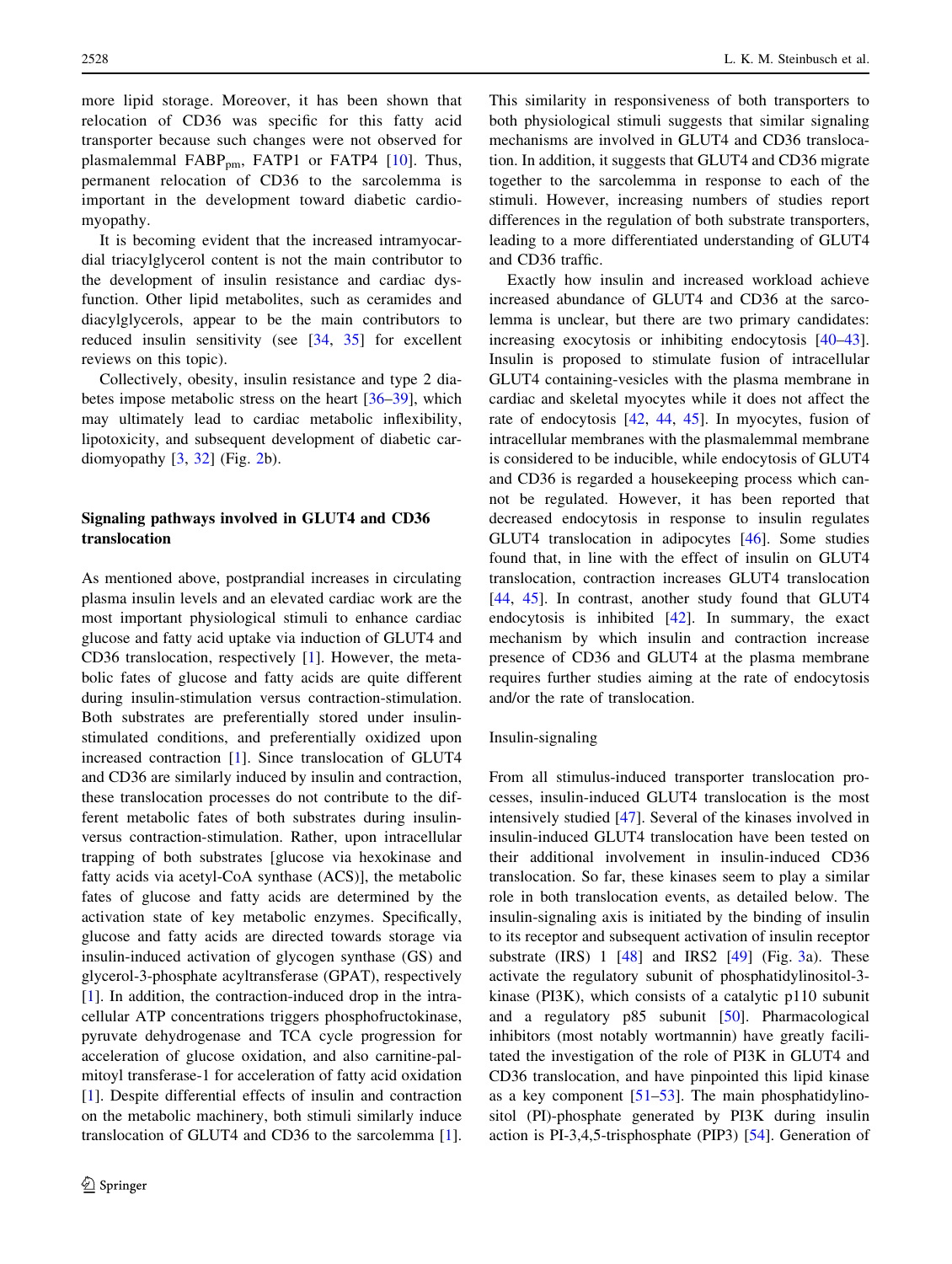<span id="page-4-0"></span>PIP3 at the plasma membrane directly drives the activation of a number of different protein kinases with lipid binding pleckstrin homology domains [\[55](#page-11-0)]. Three of these kinases play an essential role in insulin-induced glucose uptake: (1) Akt/protein kinase B (PKB)-isoform 2, (2) protein kinase C  $(PKC)$ - $\lambda$ / $\zeta$  and (3) 3-phosphoinositide-dependent protein kinase (PDK) [\[56–59](#page-11-0)]. Akt/PKB-2 and PKC- $\lambda/\zeta$  have additionally been implicated in insulin-induced CD36 translocation [\[24](#page-10-0), [59](#page-11-0)].

Activation of Akt requires dual phosphorylation at Ser473 and Thr308 in addition to PI3K-mediated recruitment to the plasma membrane [[1\]](#page-9-0). The Thr308 phosphorylation within the activation loop of Akt is mediated by PDK1 [[60\]](#page-11-0) and the Ser473 phosphorylation by a putative PDK2 [\[61](#page-11-0)]. Upon its activation, Akt phosphorylates TBC1D1 and TBC1D4, also referred to as AS160, as a final step to induce GLUT4 translocation [\[62](#page-11-0), [63](#page-11-0)]. Next to Akt, PDK1 also activates PKC- $\zeta$  upon unfolding of its pseudosubstrate domain and exposure of the activation loop [\[64](#page-11-0)]. The simultaneous and combined activation of Akt and PKC- $\lambda$ / $\zeta$  is necessary for insulin-induced GLUT4 translocation in both heart [\[65](#page-11-0)] and skeletal muscle [[66\]](#page-11-0), and likely also essential for insulininduced CD36 translocation.



Fig. 3 signaling proteins involved in insulin-stimulated (a) and contraction-stimulated (b) induction of GLUT4 and CD36 trafficking. a Upon binding of insulin to its receptor the downstream signaling axis (Akt axis) will be activated which induces the translocation of intracellular GLUT4 and CD36 vesicles. This signaling axis consists of insulin receptor substrate (IRS), phosphatidylinositol-3-kinase (PI3K), PI-3-phosphate (PIP3), 3-phosphoinositide-dependent protein kinase (PDK), protein kinase C (PKC) and Akt. b Cardiac work increases the AMP/ATP-ratio and, subsequently, AMP-activated protein kinase (AMPK) activity. For full activation the action of upstream kinases, LKB1 or CaMKK, are warranted. Downstream, and alongside, of AMPK, ERK1/2, PKC and PKD are other players in GLUT4 and CD36 translocation. For figure simplicity, GLUT4 and CD36 are drawn in one transport compartment while we know that they are present in several different compartments

To date, GLUT4 and CD36 translocation seem identically regulated by insulin. However, it is possible to translocate GLUT4 from insulin-responsive intracellular compartments in cardiomyocytes without changes in subcellular CD36 localization using the thiol-modifying agent arsenite [[67\]](#page-11-0). Hence, there are arsenite-sensitive proteins that contribute to insulin-induced GLUT4 translocation without affecting CD36 dynamics.

## Contraction-signaling

Increased cardiac work results in a rapid rise of both glucose and fatty acid uptake in heart and muscle [\[1](#page-9-0), [68](#page-11-0)]. Upon increased contraction, the intracellular concentration of adenosine-monophosphate (AMP), cyclic AMP, reactive oxygen species (ROS) and calcium increase. Together, these second messengers activate a complex signaling system that involves AMP-activated protein kinase (AMPK), protein kinase A (PKA), atypical PKCs, protein kinase D (PKD), calcium–calmodulin-dependent protein kinases (CaMK), and the extracellularly regulated protein kinases (ERK) 1 and 2  $[68]$  $[68]$  (Fig. 3b). Of all of these, AMPK, PKD and CaMK have been studied for their effects on metabolic processes.

AMPK is a heterotrimer consisting of a catalytic  $\alpha$ -domain, a glycogen-binding regulatory  $\beta$ -domain and an AMP-binding regulatory  $\gamma$ -domain. Binding of AMP to the regulatory  $\gamma$ -subunit of AMPK leads to a conformational change of the kinase, which makes it accessible for upstream AMPK kinases (AMPKK). These phosphorylate AMPK at threonine-172 and consequently activate this kinase. In the heart, activation of the  $\alpha$ 2 isoform of AMPK is essential for contraction-induced GLUT4 and CD36 translocation [[69\]](#page-11-0). Kinases with suggested AMPKK activity include CaMK-kinase (CaMKK) and the tumor suppressor protein LKB1 [[70\]](#page-11-0). In LKB1-null mice contraction-induced GLUT4 and CD36 translocation are completely abrogated, indicating that LKB1 is essential for both translocation processes [[69\]](#page-11-0). Additionally, LKB1 is involved in hypoxia-induced AMPK-mediated cardiac GLUT4 translocation [[71](#page-11-0)].

CaMK-kinase (CaMKK) is described as an alternative upstream kinase of AMPK [\[72](#page-11-0)]. However, evidence for the physiological importance of CaMKK in cardiomyocyte metabolism is scarce. One study reported basal activity and phosphorylation of AMPK in LKB1-deficient cells that could be further stimulated by calcium ionophores [\[72](#page-11-0)]. Another study, in which  $CaMKK\beta$  was overexpressed or pharmacologically inhibited, showed that AMPK can also be activated by CaMKK [\[73](#page-11-0)]. In addition, it was shown that CaMKK is important for contraction-mediated GLUT4 and CD36 translocation in skeletal muscle [\[74](#page-11-0)]. However,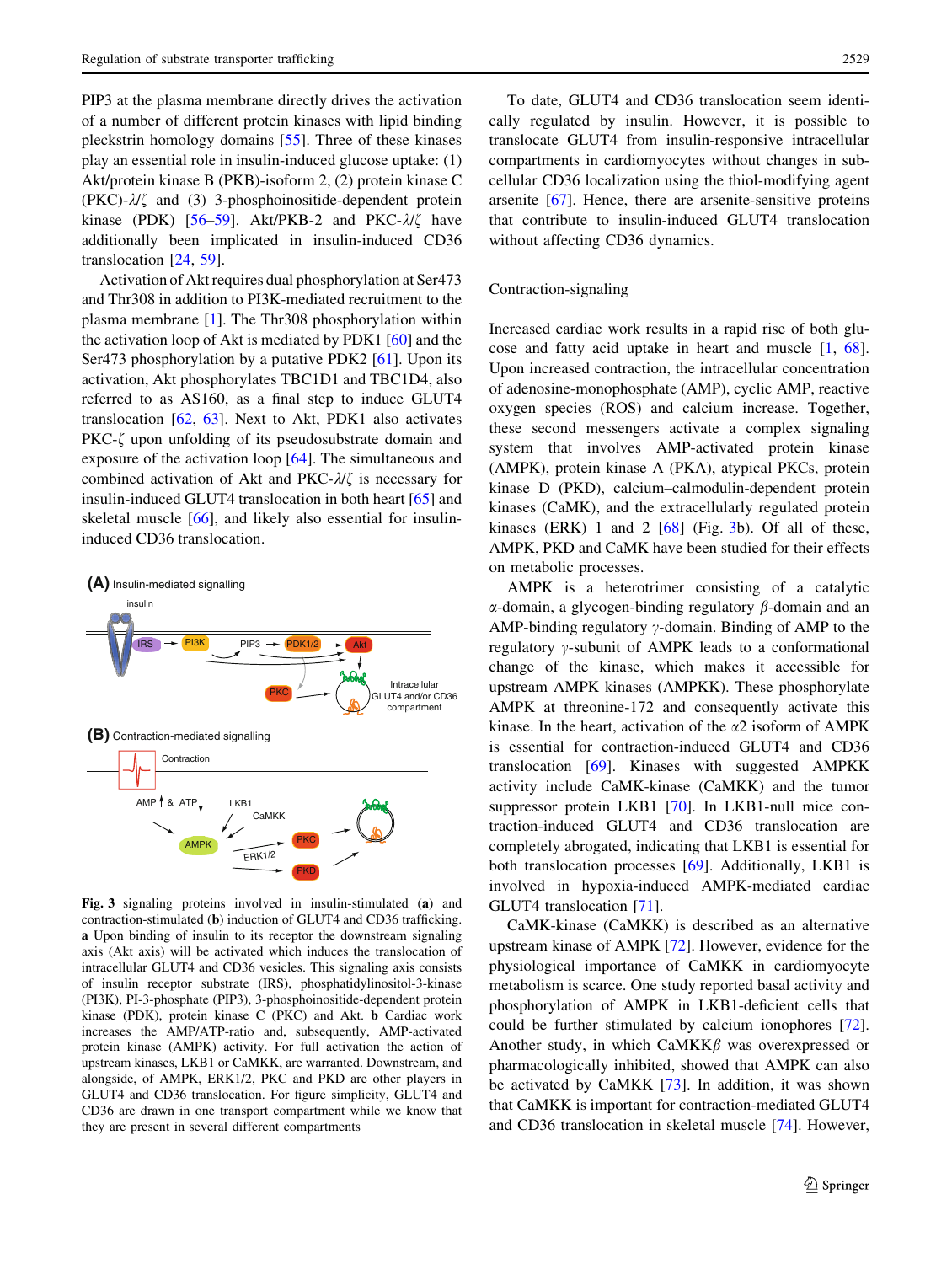the importance of CaMKK in cardiac GLUT4 and CD36 translocation remains to be established.

Downstream events of AMPK involve atypical PKCs, ERK1/2, TBC1D1 and TBC1D4. It was shown that exercise increases glucose transport in skeletal muscle via AMPK through atypical PKCs. Furthermore, these effects of atypical PKCs were dependent on the ERK1/2 pathway, activation of proline-rich tyrosine kinase-2 (PYK2), and phospholipase D (PLD) [\[75](#page-11-0)]. In a muscle-specific knockout mouse model for the atypical PKC PKC $\lambda$ , glucose transport was impaired and mice developed the metabolic syndrome [\[76](#page-11-0)]. In rat skeletal muscle, ERK1/2 inhibitors decreased contraction-induced fatty acid uptake and CD36 translocation [\[77](#page-12-0)]. Hence, atypical PKCs and ERKs are involved in contraction-stimulated substrate uptake in skeletal muscle. However, their function in substrate uptake of the heart still needs to be disclosed.

We recently identified involvement of the contractionactivated protein PKD to be involved in contraction-induced GLUT4 translocation and glucose uptake [\[78\]](#page-12-0). Pharmacological inhibition of PKD1 in cardiomyocytes inhibited contraction-stimulated GLUT4 translocation and glucose uptake [[78\]](#page-12-0). Furthermore, contraction-stimulated PKD1 activation was still able to induce GLUT4 translocation and glucose uptake in AMPKa2 knockout mice suggesting that PKD1 acts independently of AMPK [\[78](#page-12-0)]. These findings suggest that contraction-mediated translocation of GLUT4 is a dual input mechanism which needs both the input of AMPK and PKD. Future experiments should reveal the role of PKD in contraction-induced CD36 translocation and fatty acid uptake. Additionally, upstream and downstream proteins of PKD1 have not yet been elucidated.

Surprisingly, the two Akt substrates TBC1D1 and TBC1D4 are also substrates of activated AMPK and therefore also part of the contraction signaling cascade [[66,](#page-11-0) [79](#page-12-0)]. Although these data suggest a complementary role of both TBC1D isoforms, the high expression of TBC1D1 in muscle compared to fat tissue indicates a pivotal role of this protein in contractile tissue [[79\]](#page-12-0). Still, further research is needed to unravel (1) whether the two isoforms are physiologically relevant, and (2) whether they fulfil similar functions in CD36 translocation.

In summary, GLUT4 and CD36 translocation seem identically regulated by increased workload, but the roles of CaMKK and PKD in contraction-induced CD36 translocation still await exploration.

# Trafficking machinery involved in GLUT4 and CD36 translocation

The trafficking machinery involved in GLUT4 translocation [[45,](#page-10-0) [80–85\]](#page-12-0), especially in adipocytes and muscle cells, has gained much more attention than the trafficking machinery involved in CD36 translocation [[4,](#page-9-0) [5](#page-9-0)]. The isolation of GLUT4 vesicles revealed approximately 50 proteins that regulate vesicle fission, -transport and -fusion, as well as the specificity of GLUT4 transport [\[86](#page-12-0)]. CD36 containing vesicles have been isolated [\[16](#page-10-0)], but not so far extensively studied with a proteomics approach.

Cellular protein traffic generally involves three major steps. Firstly, vesicle fission: at the donor compartment, the membranes will be curved into a bud that will subsequently excise. This process is dependent on bilayer destabilizing proteins, coat proteins, Rab GTPases and a number of adaptor proteins forming a fission complex. Secondly, subcellular vesicle transport: these newly formed transport vesicles move along one of the cytoskeletal networks with the aid of motor proteins which are regulated by Rab GTPases. And thirdly, vesicle fusion: at the acceptor compartment, the vesicle membranes fuse with the acceptor lipid bilayer requiring the formation of a SNARE complex and is modulated by Rab GTPases. Both translocation and endocytotic routes between endosomes and the sarcolemma proceed accordingly (Figs. [1](#page-1-0), [4](#page-6-0)).

Although it is generally believed that GLUT4 and CD36 translocation are vesicle-mediated endosomal processes, GLUT4 localization overlaps only for 30–40% with markers of this endocytosis system, e.g., the transferrin receptor and Rabs. In addition, chemical ablation of endosomes does not fully block insulin-stimulated GLUT4 translocation in adipocytes [\[87](#page-12-0)].

Recently, posttranslational modification of GLUT4 by ubiquitination was found to be important for its intracellular sorting [\[88](#page-12-0)]. CD36 can also be ubiquitinated, but in this case ubiquitination affects protein expression rather than localization [\[89](#page-12-0)].

Recent data, which will be discussed below, have revealed the role of these trafficking components in GLUT4 and CD36 translocation.

### Coat proteins

Coat proteins are essential players in vesicle fission and fusion. To inititate vesicle fission, these proteins are recruited to membrane spots where cargo is concentrated by adaptor proteins. There, coat proteins form a 'bulb' in the membrane and thus start budding of a vesicle. Once the vesicle is formed and detached from the organelle, the coat proteins are released. The following protein families are known to function as coat proteins: coat protein complex (COP), clathrin and caveolin, which reside in specific subcellular compartments [[15,](#page-10-0) [90\]](#page-12-0).

COPI and II are involved in transport from the ER to the Golgi apparatus, where sorting receptors couple specific cargo to COPI and COPII transport vesicles [[15,](#page-10-0) [91\]](#page-12-0). Much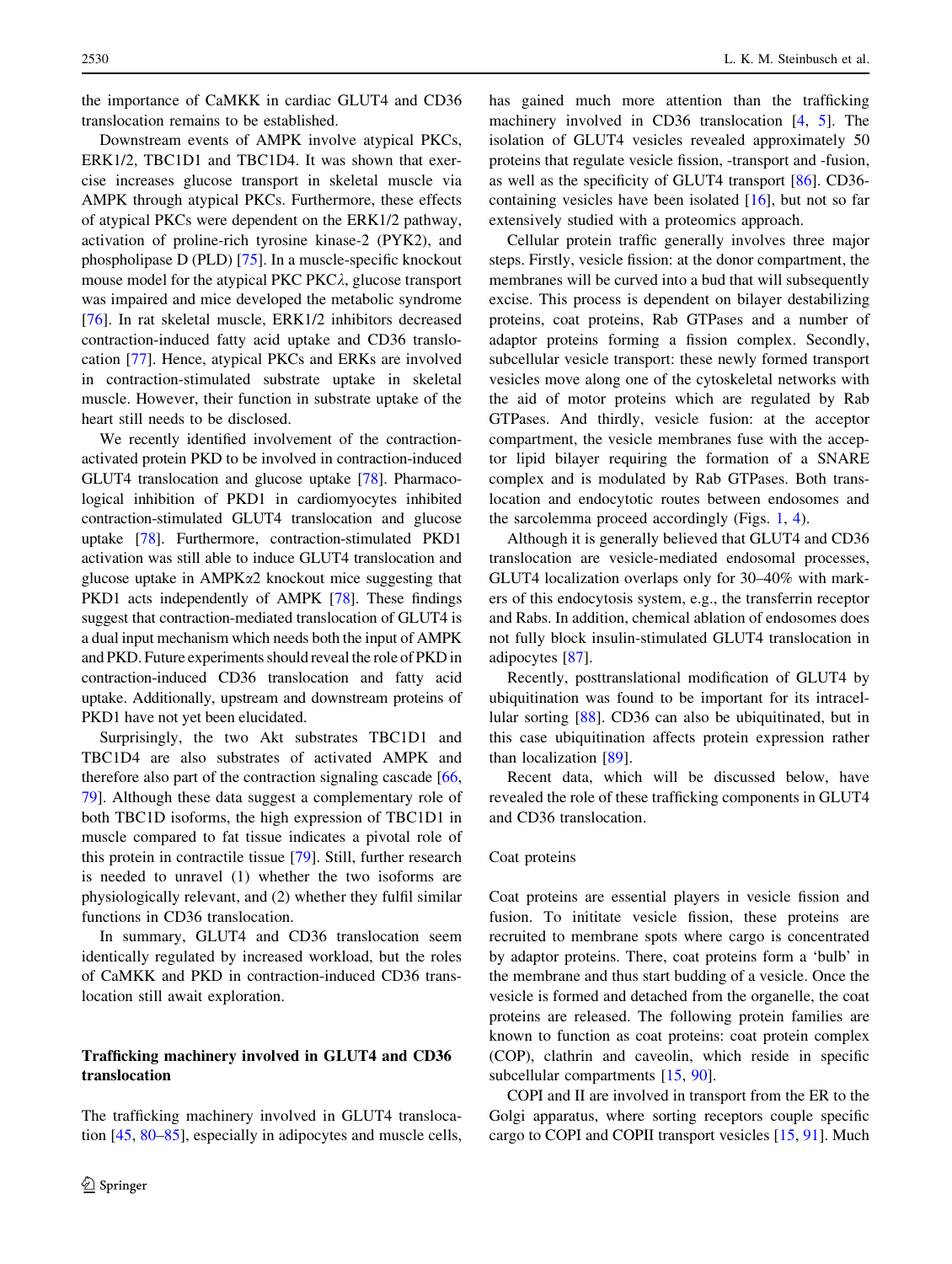<span id="page-6-0"></span>Fig. 4 Signaling-pathways and subcellular trafficking components involved in GLUT4 and CD36 translocation in cardiomyocytes. a Basal recycling: during basal recycling of endosomal vesicles GLUT4 is directed towards an insulin-responsive GLUT4 specific vesicle compartment which also contains IRAP. Coat proteins and the transferrin receptor are found in GLUT4 and CD36 vesicles in the endosomal compartment. V-ATPase is only involved in basal recycling of CD36 containing vesicles. b insulinmediated translocation (Aktaxis): insulin releases the vesicles from the inhibitory action of TBC1D1/4 and acts on VAMP2 containing GLUT4 and CD36 vesicles. V-ATPase is only involved in insulinmediated GLUT4 translocation and c contraction-mediated translocation (AMPK-axis): contraction also affects functioning of TBC1D1/4. Furthermore, VAMP3 is involved in contractionmediated translocation of GLUT4 and CD36



of the knowledge on COPI vesicle formation is derived from pharmacological studies using brefeldin-A as a noncompetitive inhibitor of Arf1 [[92,](#page-12-0) [93](#page-12-0)], although it has also been reported that brefeldin-A affects clathrin functioning [\[94](#page-12-0)]. Treatment of cells with brefeldin-A results in rapid fusion of the Golgi apparatus with the ER, which suggests an important role of these coat proteins in the maintenance of the distinct organelles [[92\]](#page-12-0). However, the use of brefeldin-A in rat adipocytes could not clearly prove an involvement of COPI in insulin-stimulated GLUT4 translocation to the plasma membrane [\[95–98](#page-12-0)]. Studies performed in cardiomyocytes show that COP proteins and/ or clathrin function in stimulus-induced glucose and fatty

acid uptake in cardiomyocytes [\[4](#page-9-0)]. Hence, GLUT4 and CD36 translocation in cardiomyocytes are both closely related vesicle-mediated processes (Figs. [1,](#page-1-0) 4).

Caveolins—caveolin-1, -2 and -3—reside in cholesterolenriched lipid rafts of the plasma membrane called caveolae. Caveolins could play a role in plasmalemmal docking of GLUT4- or CD36-containing vesicles, and could be involved in GLUT4 or CD36 internalization [[99,](#page-12-0) [100](#page-12-0)]. Caveolin-1 [\[101](#page-12-0), [102\]](#page-12-0) has been proposed to play a role in initiation of GLUT4 endocytosis in adipocytes, but in skeletal muscle, the muscle-specific isoform caveolin-3 does not colocalize with GLUT4 [[103\]](#page-12-0). Hence, the role of caveolins in GLUT4 trafficking is unclear. Caveolin-1 has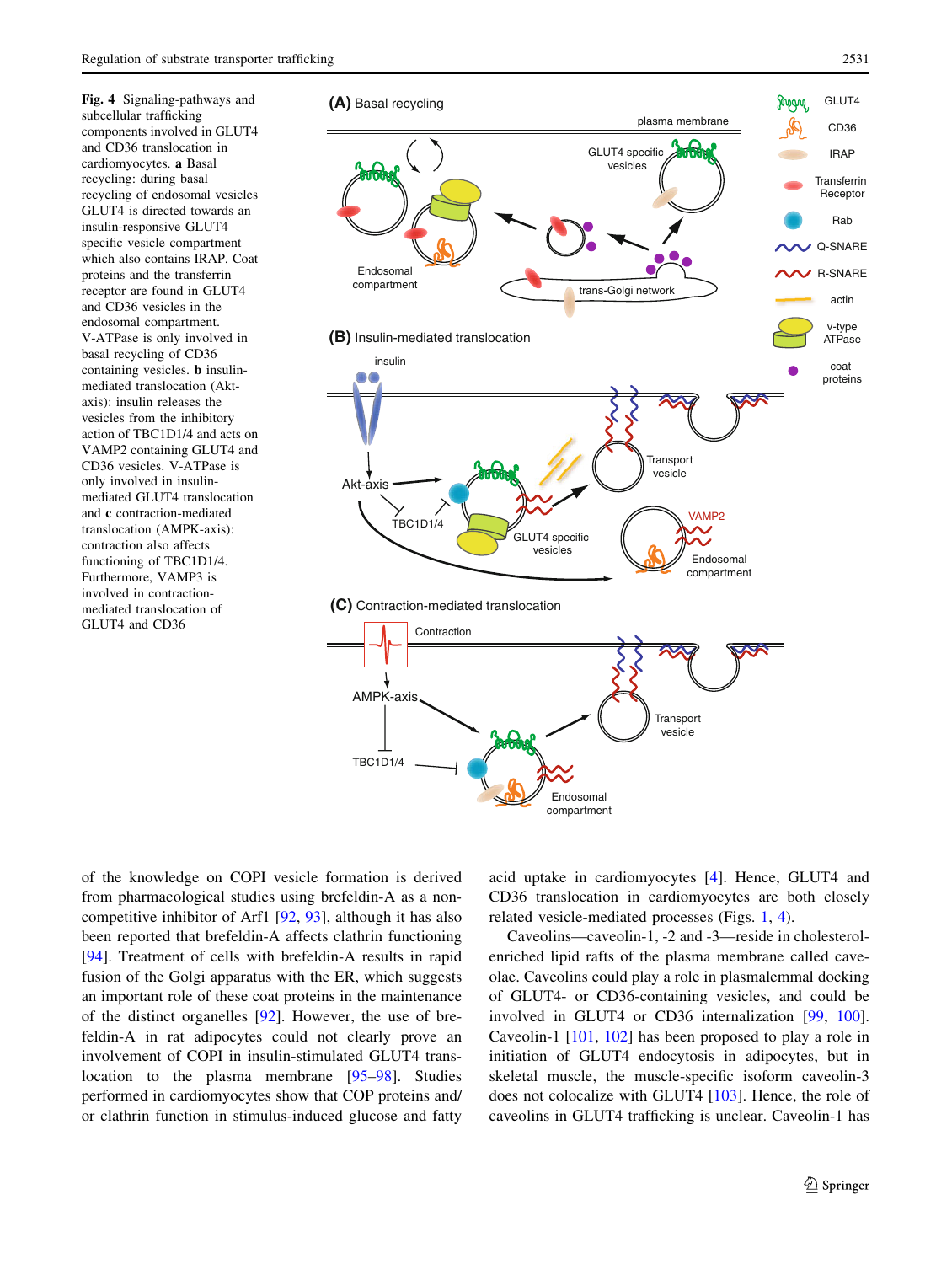been shown to be involved in CD36 localization and function in smooth muscle cells [[104\]](#page-12-0) and fibroblast [\[105](#page-12-0)]. However, caveolin-3 does not seem to play a role in CD36 translocation in muscle cells because regulation of cardiac LCFA uptake was not altered in caveolin-3 knockout mice. In conclusion, there is evidence that caveolin-1 is involved in GLUT4 and CD36 translocation in non-muscle cells, but caveolin-3 most likely does not play a role in translocation of both transporters in (cardiac) myocytes.

# Cytoskeletal filaments

It is well established that reorganization of filamentous actin beneath the plasma membrane plays a role in insulininduced GLUT4 translocation [\[83](#page-12-0), [106–108\]](#page-12-0). Insulin signaling bifurcates at the level of PI3K towards Akt and Rac. Insulin activates GTP loading of Rac within 5 min and then induces reorganization of actin. It has been shown that agents that disturb actin polymerization, e.g., latrunculin B or cytochalasin D, inhibit insulin-induced GLUT4 translocation in adipocytes, skeletal muscle cells and cardiomyocytes [\[4](#page-9-0), [82](#page-12-0), [83](#page-12-0), [109](#page-12-0)]. Findings obtained by these pharmacological approaches were confirmed by overexpression of a dominant negative Rac mutant [\[110](#page-12-0)] or siRNA-mediated knockdown of Rac [\[111](#page-12-0)]. Recently, it was shown that Arp2/3 is a downstream effector of Rac and that cofilin regulates actin depolymerization which again proposes that active actin cycling is essential for insulinstimulated GLUT4 translocation [[83\]](#page-12-0). In contrast, latrunculin B did not inhibit stimulus-induced CD36 translocation in cardiomyocytes [[4\]](#page-9-0). Hence, actin filaments are involved in GLUT4 translocation, but not in CD36 translocation in the heart.

Microtubule involvement in GLUT4 translocation has mainly been studied in adipocytes. Controversy exists about their role in stimulus-induced GLUT4 translocation. Some groups reported that microtubule-disrupting agents inhibited insulin-induced GLUT4 translocation in 3T3-adipocytes [\[81](#page-12-0), [112](#page-12-0)], while others did not find any effect on this process [\[113](#page-13-0)]. However, microtubules do not seem to play a role in stimulus-induced GLUT4 or CD36 translocation in skeletal muscle and cardiomyocytes [[4](#page-9-0), [114](#page-13-0)].

Although the cytoskeleton is clearly involved in GLUT4 and CD36 translocation in cardiomyocytes, its role in the altered transporter localization in diabetes has not yet been studied. However, investigators in other fields of research have studied the cytoskeleton in the diabetic heart. For example, in ventricular cells from streptozotocin-induced diabetic rats, impairment of cytoskeletal function and structure—actin and microtubules—was found. In their study, the insulin-deficient conditions affected the cardiac potassium-current in a cytoskeleton-dependent manner [\[115](#page-13-0)], suggesting that this may also affect insulin-dependent GLUT4 translocation.

## Endosomal pH

The acidity of intracellular compartments, such as endosomes, is essential for various cellular processes, including endosomal function and vesicular trafficking [\[116](#page-13-0), [117](#page-13-0)]. Endosomal acidification is regulated by vacuolar-ATPase (v-ATPase or V1V0-ATPase), a large multisubunit complex that functions as an ATP-driven proton pump. It has a similar build-up as the  $F_1F_0$ -ATPase located at the mitochondrial membrane; however, it needs ATP to pump protons whereas the  $F_1F_0$  needs protons to produce ATP [\[118](#page-13-0)].

Surprisingly, not much is known about the role of endosomal acidity in trafficking of GLUT4 or CD36. The role of v-ATPases in GLUT4 translocation has been studied in 3T3-L1 adipocytes [[119\]](#page-13-0), and in cardiomyocytes [\[120](#page-13-0)]. Upon inhibition of v-ATPase with bafilomycin A1 in 3T3-L1 adipocytes, insulin-stimulated glucose uptake was disrupted and GLUT4 accumulated in intracellular membranes, while Akt and IRS1 signaling were still intact. From these data, it was concluded that proper regulation of endosomal pH is important for the formation of small insulin-responsive vesicles [[119\]](#page-13-0). This has also been studied in cardiomyocytes, and in these cells, v-ATPases in the GLUT4-containing vesicles may play a role in insulinstimulated increase of GLUT4 translocation and glucose uptake [[120,](#page-13-0) [121\]](#page-13-0). When examining GLUT1 in mouse mammary epithelial cells, it was found that endosomal acidification was important for directed trafficking of GLUT1 [\[122](#page-13-0)].

We recently used the specific v-ATPase inhibitor bafilomycin-A and the proton ionophore monensin to study the role of endosomal acidification in CD36 translocation. While reducing glucose uptake only in the acutely stimulated state, both compounds already increased basal CD36 translocation and subsequent fatty acid uptake [[4\]](#page-9-0). Thus, v-ATPase seems to be involved in stimulus-induced, but not in basal, GLUT4 translocation. This seems to be opposite for CD36 translocation, where v-ATPase is involved in basal, but not in stimulus-induced, processes (Figs. [4](#page-6-0) and [5\)](#page-8-0). A novel function of v-ATPase is the modulation of protein traffic between early and late endosomes. Here, vATPase acts as a pH sensor interacting with proteins such as small GTPases of the Arf-family and their regulatory proteins [\[123](#page-13-0)]. Whether this function of the v-ATPases is involved in GLUT4 and CD36 translocation is not yet known. However, the proton pump function of the v-ATPases is clearly important since bafilomycin A and monensin similarly affect GLUT4 and CD36 localization.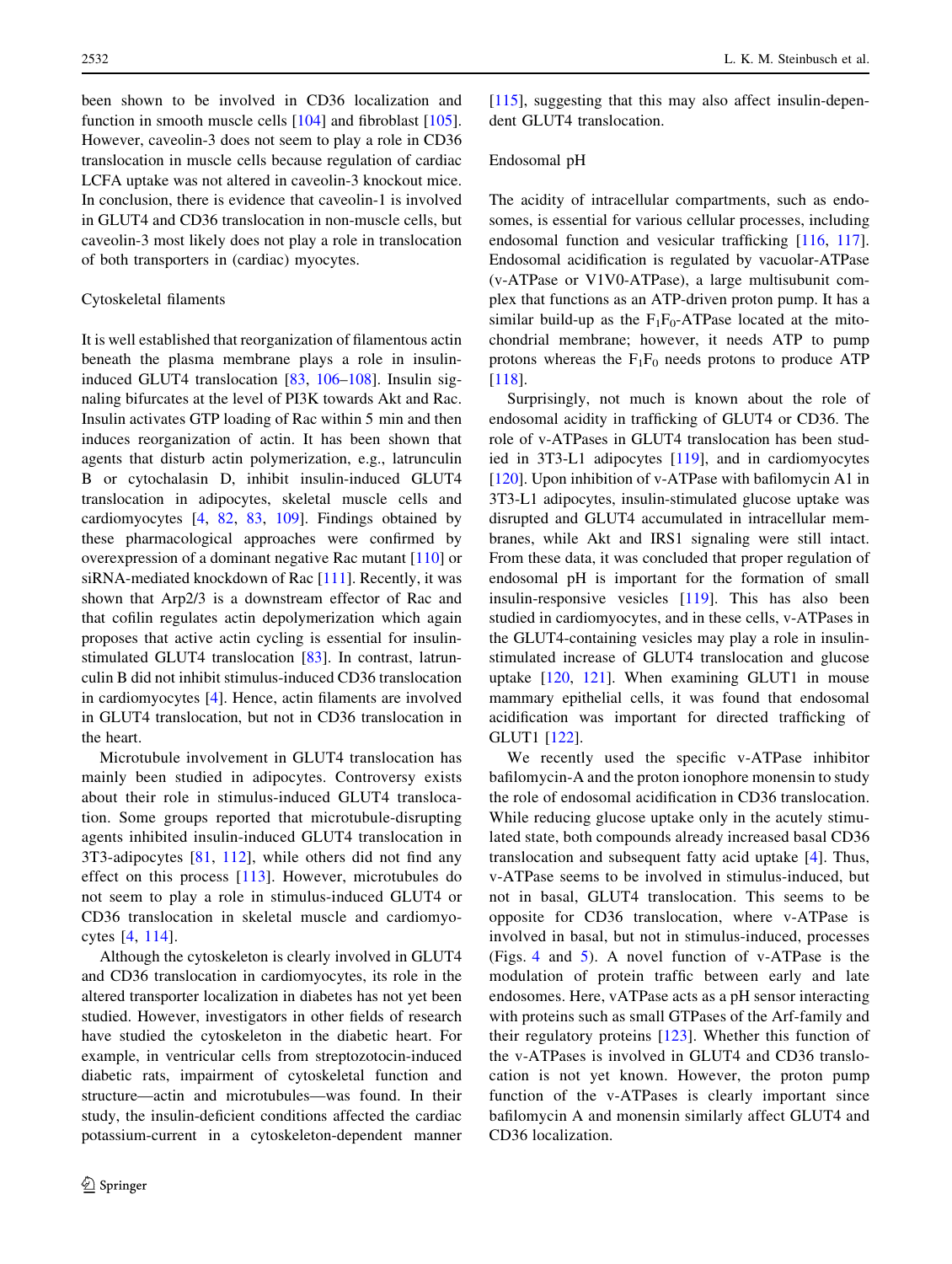<span id="page-8-0"></span>Fig. 5 Endosomal pH is important for cardiomyocyte transporter translocation. Isolated rat cardiomyocytes were treated with pH gradient disturbing agents, monensin  $(Mon)$  and bafilomycin A (*Baf*). Afterwards, GLUT4 and CD36 presence at the cell surface were assayed. During basal recycling, disturbance of the pH gradient only affects CD36 translocation  $[4]$  $[4]$  $[4]$ 



Taken together, regulation of the endosomal pH seems an interesting target to restore the metabolic substrate balance in type 2 diabetes.

## Rab proteins

Rab-GTPases are regulators of multiple steps of vesicular transport (e.g., vesicle formation, transport along the actinand microtubule-based cytoskeleton and fusion with target membranes) by facilitating the formation of SNARE complexes [[124,](#page-13-0) [125\]](#page-13-0). Therefore, Rab-GTPases are considered to play a key role in the control of GLUT4 and CD36 vesicle trafficking [[126\]](#page-13-0). Adding to the complexity, 19 isoforms of the more than 60 currently known Rabs are present on GLUT4 vesicles [\[62](#page-11-0)]. Examples are Rab4 and Rab11a, which are involved in the intracellular GLUT4 sequestration and endocytosis of both GLUT4 and CD36, respectively [[127–129](#page-13-0)]. Interestingly, Rab11a was activated and recruited to GLUT4 vesicles upon insulin stimulation [\[130](#page-13-0), [131](#page-13-0)]. In this context, it was also observed that Rab11a shifted from microsomal fractions to the plasma membrane after insulin stimulation. In addition, Rab4 GTP-loading is also stimulated by insulin, and this complex is known to bind syntaxin4, which functions in the docking and fusion of vesicles with the plasma membrane [\[132](#page-13-0), [133](#page-13-0)]. Two proteins interacting with Rab11a, i.e., FIP2 and Rip11, have been investigated for their role in GLUT4 and CD36 recycling. FIP2, which functions as an adaptor for interaction of Rab11 with the motor protein myosin-Vb [\[134\]](#page-13-0), mediates endocytosis of both GLUT4 and CD36 in cardiac myoblast cultures [\[128](#page-13-0)]. In the same cell system, Rip11, which colocalizes with Rab11 in endosomal membranes [[135\]](#page-13-0), is involved in CD36 endocytosis, but does not influence GLUT4 dynamics [\[128](#page-13-0)]. However, in cultured adipocytes, Rip11 does influence GLUT4 traffic, indicating a cell type-specific function of this Rab11a regulator [[136](#page-13-0)].

Rab-GTPase activating proteins (Rab-GAPs) silence Rab activity by keeping them in an inactive state [\[137\]](#page-13-0). TBC1D1

and TBC1D4, two proteins mentioned as Akt- and AMPK substrates in "[Signalling pathways involved in GLUT4 and](#page-3-0) [CD36 translocation](#page-3-0)'', are Rab-GAPs that silence Rab-function on GLUT4 translocation [\[62,](#page-11-0) [138\]](#page-13-0). By doing so, they restrain GLUT4 in its intracellular stores under basal conditions. Insulin releases this brake on GLUT4 translocation by stimulating Akt-mediated phosphorylation and inactivation of TBC1D1 and 4. This will promote the formation of GLUT4 transport vesicles and eventually their translocation to the plasma membrane [\[63,](#page-11-0) [139\]](#page-13-0). As detailed in ''[Contraction](#page-4-0)[signaling'](#page-4-0)', under conditions of increased contractions, activated AMPK acts analogous to Akt, indicating a common mechanism of GLUT4 mobilization that is shared by different signaling pathways [\[140\]](#page-13-0). Which Rab isoforms are regulated by TCB1D1 and TBC1D4, respectively? In vitro Rab-GAP assays revealed a strong activity of both GAPs against Rab2a, -8, -10 and -14, and no activity against the above-mentioned Rab4 and Rab11a [[62,](#page-11-0) [63](#page-11-0)]. Still, identifying one Rab protein to be the crucial isoform for GLUT4 translocation remains challenging, as Rab8a, -10 and -13 all appear to be essential for complete insulin-dependent GLUT4 translocation to plasma membrane [[141–143](#page-13-0)]. In addition, if and how TBC1D1, TBC1D4 and Rabs are involved in CD36 translocation needs further study.

### SNARE proteins

Integration of vesicular GLUT4 and CD36 into the plasma membrane is regulated by soluble N-ethylmaleimide-sensitive factor attachment protein receptors (SNAREs), the mechanistic core complexes of membrane fusion [\[144](#page-13-0)]. Subtypes of the SNARE proteins have been classified depending on the amino acid residue within the SNARE motifs which is either a glutamine (Q-SNAREs) or an arginine (R-SNAREs) [\[145](#page-13-0)]. When the vesicle-associated R-SNAREs interact with a specific subset of Q-SNAREs at the target membrane, a hetero-oligomeric SNARE complex is formed which catalyzes the fusion of the vesicle with the target membrane [\[145](#page-13-0)].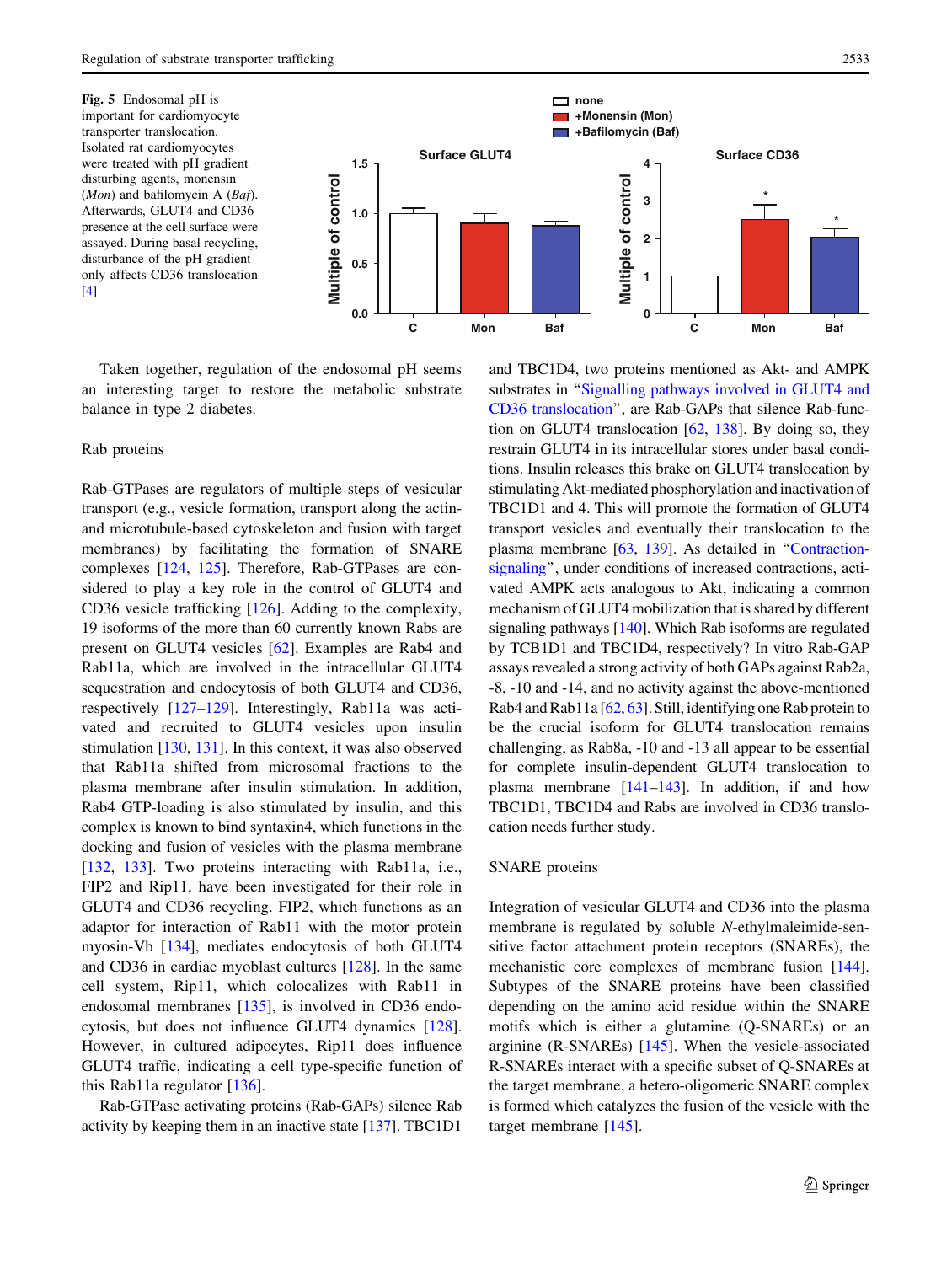<span id="page-9-0"></span>It is well accepted that insulin-stimulated translocation of GLUT4 in adipocytes, skeletal- and cardiac myocytes involves the R-SNARE VAMP2 [[146\]](#page-13-0), which interacts with the Q-SNAREs syntaxin4 and SNAP23 at the plasma membrane (Fig. [4](#page-6-0)) [[147,](#page-13-0) [148\]](#page-13-0). We have recently shown that insulin-stimulated CD36 translocation is also dependent on VAMP2 [5]. Another VAMP isoform, VAMP3, links contraction signaling to GLUT4 and CD36 translocation, disclosing a strong resemblance of the mechanisms of GLUT4 and CD36 trafficking [5]. Although present on GLUT4 vesicles, VAMP3 does not translocate to the plasma membrane upon increased contraction, pointing to a rather unclear function of this VAMP isoform in GLUT4 translocation [[149\]](#page-13-0). However, other VAMP isoforms, like VAMP4 and VAMP7, are differentially involved in the regulation of GLUT4 and CD36 traffic and could be the basis for selective regulation of transporter distribution [5]. Still, their physiological function needs to be disclosed.

# Concluding remarks

A complex interplay between signaling pathways and trafficking components is involved in the regulation of GLUT4 and CD36 translocation (Fig. [4\)](#page-6-0). The signaling pathways appear to similarly affect GLUT4 and CD36 translocation and thus are unsuitable targets for restoring the improper subcellular localization of both substrate transporters in the diabetic heart, for example by bringing GLUT4 to the cell surface and internalizing CD36. However, the subcellular trafficking machinery is able to discriminate between regulation of GLUT4 and CD36 translocation, and therefore could form the basis of a novel approach to restore cardiac substrate preference in metabolic diseases with altered substrate utilization. Coat proteins are similarly involved in GLUT4 and CD36 translocation. Other trafficking components are differentially involved in both processes. In detail, actin organisation and v-ATPase are specifically involved in GLUT4 translocation, while v-ATPase is specifically involved in CD36 endocytosis. Future experiments should explore the possible disturbance of these subcellular trafficking components in animal models and in biopsies from patients with type 2 diabetes.

Importantly, all these trafficking components that differentiate between GLUT4 and CD36 translocation are novel targets for the development of therapies to restore the metabolic balance in cardiomyocytes during disease characterized by unbalanced substrate usage (e.g., insulin resistance, diabetic cardiomyopathy and heart failure). Another advantage in therapeutically targeting the GLUT4 and CD36 trafficking machineries is that this can be achieved in a tissue-specific manner because many members of the major trafficking protein families display a

tissue-specific distribution pattern [\[144,](#page-13-0) [150](#page-13-0)]. Future research will undoubtedly unmask more GLUT4 and CD36-dedicated trafficking proteins that could be added to the list of novel anti-diabetic targets.

Acknowledgments This work was supported by the Dutch Diabetes Research Foundation (Grant: 2006.00.044) and the EU European Cooperation in the field of Scientific and Technical Research (COST) Action BM0602 (Adipose tissue: a key target for prevention of the metabolic syndrome).

Open Access This article is distributed under the terms of the Creative Commons Attribution Noncommercial License which permits any noncommercial use, distribution, and reproduction in any medium, provided the original author(s) and source are credited.

#### References

- 1. Glatz JF, Luiken JJ, Bonen A (2010) Membrane fatty acid transporters as regulators of lipid metabolism: implications for metabolic disease. Physiol Rev 90(1):367–417
- 2. Ouwens DM, Diamant M, Fodor M, Habets DD, Pelsers MM, El Hasnaoui M, Dang ZC, van den Brom CE, Vlasblom R, Rietdijk A, Boer C, Coort SL, Glatz JF, Luiken JJ (2007) Cardiac contractile dysfunction in insulin-resistant rats fed a high-fat diet is associated with elevated cd36-mediated fatty acid uptake and esterification. Diabetologia 50(9):1938–1948
- 3. van den Brom CE, Huisman MC, Vlasblom R, Boontje NM, Duijst S, Lubberink M, Molthoff CF, Lammertsma AA, van der Velden J, Boer C, Ouwens DM, Diamant M (2009) Altered myocardial substrate metabolism is associated with myocardial dysfunction in early diabetic cardiomyopathy in rats: studies using positron emission tomography. Cardiovasc Diabetol 8:39
- 4. Steinbusch LK, Wijnen W, Schwenk RW, Coumans WA, Hoebers NT, Ouwens DM, Diamant M, Bonen A, Glatz JF, Luiken JJ (2010) Differential regulation of cardiac glucose and fatty acid uptake by endosomal ph and actin filaments. Am J Physiol Cell Physiol 298(6):C1549–C1559
- 5. Schwenk RW, Dirkx E, Coumans WA, Bonen A, Klip A, Glatz JF, Luiken JJ (2010) Requirement for distinct vesicle-associated membrane proteins in insulin- and amp-activated protein kinase (ampk)-induced translocation of glut4 and cd36 in cultured cardiomyocytes. Diabetologia 53(10):2209–2219
- 6. Russell LK, Finck BN, Kelly DP (2005) Mouse models of mitochondrial dysfunction and heart failure. J Mol Cell Cardiol 38(1):81–91
- 7. Hue L, Taegtmeyer H (2009) The randle cycle revisited: a new head for an old hat. Am J Physiol Endocrinol Metab 297(3):E578–E591
- 8. Shepherd PR, Kahn BB (1999) Glucose transporters and insulin action–implications for insulin resistance and diabetes mellitus. N Engl J Med 341(4):248–257
- 9. Watson RT, Pessin JE (2001) Intracellular organization of insulin signaling and glut4 translocation. Recent Prog Horm Res 56:175–193
- 10. Schwenk RW, Luiken JJ, Bonen A, Glatz JF (2008) Regulation of sarcolemmal glucose and fatty acid transporters in cardiac disease. Cardiovasc Res 79(2):249–258
- 11. Abumrad NA, el-Maghrabi MR, Amri EZ, Lopez E, Grimaldi PA (1993) Cloning of a rat adipocyte membrane protein implicated in binding or transport of long-chain fatty acids that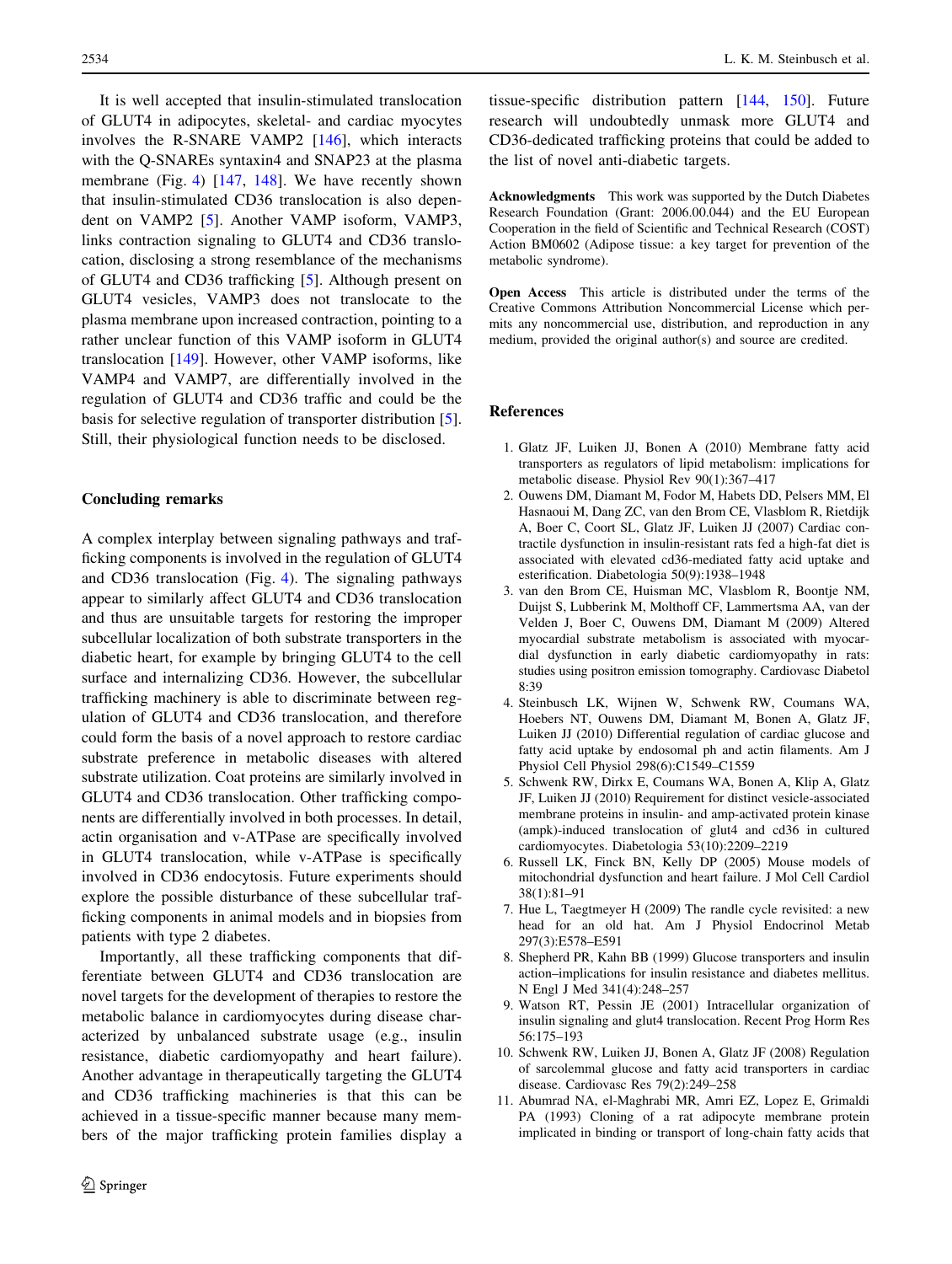<span id="page-10-0"></span>is induced during preadipocyte differentiation. Homology with human cd36. J Biol Chem 268(24):17665–17668

- 12. Chiu HC, Kovacs A, Blanton RM, Han X, Courtois M, Weinheimer CJ, Yamada KA, Brunet S, Xu H, Nerbonne JM, Welch MJ, Fettig NM, Sharp TL, Sambandam N, Olson KM, Ory DS, Schaffer JE (2005) Transgenic expression of fatty acid transport protein 1 in the heart causes lipotoxic cardiomyopathy. Circ Res 96(2):225–233
- 13. Gimeno RE, Ortegon AM, Patel S, Punreddy S, Ge P, Sun Y, Lodish HF, Stahl A (2003) Characterization of a heart-specific fatty acid transport protein. J Biol Chem 278(18):16039–16044
- 14. Olson AL, Pessin JE (1996) Structure, function, and regulation of the mammalian facilitative glucose transporter gene family. Annu Rev Nutr 16:235–256
- 15. Russell C, Stagg SM (2009) New insights into the structural mechanisms of the copii coat. Traffic 11(3):303–310
- 16. Muller H, Deckers K, Eckel J (2002) The fatty acid translocase (fat)/cd36 and the glucose transporter glut4 are localized in different cellular compartments in rat cardiac muscle. Biochem Biophys Res Commun 293(2):665–669
- 17. Habets DD, Coumans WA, Voshol PJ, den Boer MA, Febbraio M, Bonen A, Glatz JF, Luiken JJ (2007) Ampk-mediated increase in myocardial long-chain fatty acid uptake critically depends on sarcolemmal cd36. Biochem Biophys Res Commun 355(1):204–210
- 18. Habets DDJ (2008) Regulation of cardiac long-chain fatty acid and glucose utilization, chapter 5: Aicar stimulates long-chain fatty acid uptake and oxidation in mouse heart independent of cd36.89–101. Thesis, Maastricht University, the Netherlands
- 19. Chabowski A, Coort SL, Calles-Escandon J, Tandon NN, Glatz JF, Luiken JJ, Bonen A (2005) The subcellular compartmentation of fatty acid transporters is regulated differently by insulin and by aicar. FEBS Lett 579(11):2428–2432
- 20. Coort SL, Willems J, Coumans WA, van der Vusse GJ, Bonen A, Glatz JF, Luiken JJ (2002) Sulfo-n-succinimidyl esters of long chain fatty acids specifically inhibit fatty acid translocase (fat/cd36)-mediated cellular fatty acid uptake. Mol Cell Biochem 239(1–2):213–219
- 21. McGarry JD (2002) Banting lecture 2001: dysregulation of fatty acid metabolism in the etiology of type 2 diabetes. Diabetes 51(1):7–18
- 22. Glatz JF, Bonen A, Ouwens DM, Luiken JJ (2006) Regulation of sarcolemmal transport of substrates in the healthy and diseased heart. Cardiovasc Drugs Ther 20(6):471–476
- 23. Shulman GI (1999) Cellular mechanisms of insulin resistance in humans. Am J Cardiol 84(1A):3J–10J
- 24. Luiken JJ, Coort SL, Koonen DP, van der Horst DJ, Bonen A, Zorzano A, Glatz JF (2004) Regulation of cardiac long-chain fatty acid and glucose uptake by translocation of substrate transporters. Pflugers Arch 448(1):1–15
- 25. Sharma S, Adrogue JV, Golfman L, Uray I, Lemm J, Youker K, Noon GP, Frazier OH, Taegtmeyer H (2004) Intramyocardial lipid accumulation in the failing human heart resembles the lipotoxic rat heart. FASEB J 18(14):1692–1700
- 26. Coort SL, Hasselbaink DM, Koonen DP, Willems J, Coumans WA, Chabowski A, van der Vusse GJ, Bonen A, Glatz JF, Luiken JJ (2004) Enhanced sarcolemmal fat/cd36 content and triacylglycerol storage in cardiac myocytes from obese zucker rats. Diabetes 53(7):1655–1663
- 27. Carley AN, Atkinson LL, Bonen A, Harper ME, Kunnathu S, Lopaschuk GD, Severson DL (2007) Mechanisms responsible for enhanced fatty acid utilization by perfused hearts from type 2 diabetic db/db mice. Arch Physiol Biochem 113(2):65–75
- 28. Aguer C, Mercier J, Man CY, Metz L, Bordenave S, Lambert K, Jean E, Lantier L, Bounoua L, Brun JF, Raynaud de Mauverger E, Andreelli F, Foretz M, Kitzmann M (2010) Intramyocellular

lipid accumulation is associated with permanent relocation ex vivo and in vitro of fatty acid translocase (fat)/cd36 in obese patients. Diabetologia 53(6):1151–1163

- 29. Chabowski A, Chatham JC, Tandon NN, Calles-Escandon J, Glatz JF, Luiken JJ, Bonen A (2006) Fatty acid transport and fat/ cd36 are increased in red but not in white skeletal muscle of zdf rats. Am J Physiol Endocrinol Metab 291(3):E675–E682
- 30. Bonen A, Parolin ML, Steinberg GR, Calles-Escandon J, Tandon NN, Glatz JF, Luiken JJ, Heigenhauser GJ, Dyck DJ (2004) Triacylglycerol accumulation in human obesity and type 2 diabetes is associated with increased rates of skeletal muscle fatty acid transport and increased sarcolemmal fat/cd36. FASEB J 18(10):1144–1146
- 31. Bonen A, Tandon NN, Glatz JF, Luiken JJ, Heigenhauser GJ (2006) The fatty acid transporter fat/cd36 is upregulated in subcutaneous and visceral adipose tissues in human obesity and type 2 diabetes. Int J Obes 30(6):877–883
- 32. Severson DL (2004) Diabetic cardiomyopathy: recent evidence from mouse models of type 1 and type 2 diabetes. Can J Physiol Pharmacol 82(10):813–823
- 33. van der Meer RW, Rijzewijk LJ, de Jong HW, Lamb HJ, Lubberink M, Romijn JA, Bax JJ, de Roos A, Kamp O, Paulus WJ, Heine RJ, Lammertsma AA, Smit JW, Diamant M (2009) Pioglitazone improves cardiac function and alters myocardial substrate metabolism without affecting cardiac triglyceride accumulation and high-energy phosphate metabolism in patients with well-controlled type 2 diabetes mellitus. Circulation 119(15):2069–2077
- 34. Holland WL, Knotts TA, Chavez JA, Wang LP, Hoehn KL, Summers SA (2007) Lipid mediators of insulin resistance. Nutr Rev 65 (6 Pt 2):S39–46
- 35. DeFronzo RA (2010) Insulin resistance, lipotoxicity, type 2 diabetes, atherosclerosis: the missing links. The claude bernard lecture 2009. Diabetologia 53(7):1270–1287
- 36. Hubert HB, Feinleib M, McNamara PM, Castelli WP (1983) Obesity as an independent risk factor for cardiovascular disease: a 26-year follow-up of participants in the framingham heart study. Circulation 67(5):968–977
- 37. Taha M, Lopaschuk GD (2007) Alterations in energy metabolism in cardiomyopathies. Ann Med 39(8):594–607
- 38. Kusminski CM, Shetty S, Orci L, Unger RH, Scherer PE (2009) Diabetes and apoptosis: lipotoxicity. Apoptosis 14(12):1484–1495
- 39. van Dis I, Kromhout D, Geleijnse JM, Boer JM, Verschuren WM (2009) Body mass index and waist circumference predict both 10-year nonfatal and fatal cardiovascular disease risk: study conducted in 20,000 dutch men and women aged 20–65 years. Eur J Cardiovasc Prev Rehabil 16(6):729–734
- 40. Rudich A, Klip A (2003) Push/pull mechanisms of glut4 traffic in muscle cells. Acta Physiol Scand 178(4):297–308
- 41. Zeigerer A, McBrayer MK, McGraw TE (2004) Insulin stimulation of glut4 exocytosis, but not its inhibition of endocytosis, is dependent on rabgap as160. Mol Biol Cell 15(10):4406–4415
- 42. Yang J, Holman GD (2005) Insulin and contraction stimulate exocytosis, but increased amp-activated protein kinase activity resulting from oxidative metabolism stress slows endocytosis of glut4 in cardiomyocytes. J Biol Chem 280(6):4070–4078
- 43. Klip A (2009) The many ways to regulate glucose transporter 4. Appl Physiol Nutr Metab 34(3):481–487
- 44. Fazakerley DJ, Lawrence SP, Lizunov VA, Cushman SW, Holman GD (2009) A common trafficking route for glut4 in cardiomyocytes in response to insulin, contraction and energystatus signalling. J Cell Sci 122(Pt 5):727–734
- 45. Tremblay F, Dubois MJ, Marette A (2003) Regulation of glut4 traffic and function by insulin and contraction in skeletal muscle. Front Biosci 8:d1072–d1084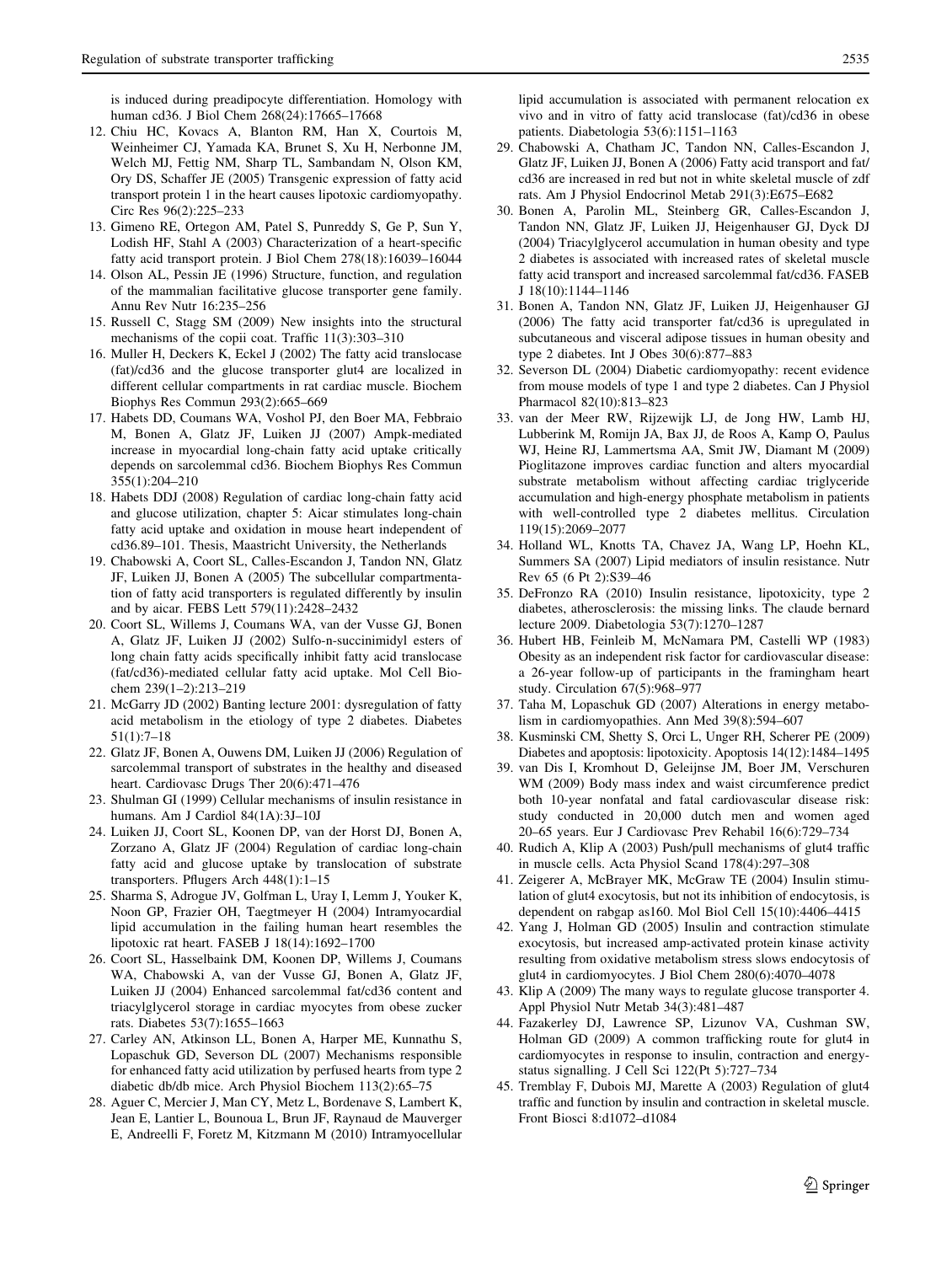- <span id="page-11-0"></span>46. Lee W, Ryu J, Spangler RA, Jung CY (2000) Modulation of glut4 and glut1 recycling by insulin in rat adipocytes: kinetic analysis based on the involvement of multiple intracellular compartments. Biochemistry 39(31):9358–9366
- 47. Bryant NJ, Govers R, James DE (2002) Regulated transport of the glucose transporter glut4. Nat Rev Mol Cell Biol 3(4):267– 277
- 48. Kaburagi Y, Satoh S, Tamemoto H, Yamamoto-Honda R, Tobe K, Veki K, Yamauchi T, Kono-Sugita E, Sekihara H, Aizawa S, Cushman SW, Akanuma Y, Yazaki Y, Kadowaki T (1997) Role of insulin receptor substrate-1 and pp60 in the regulation of insulin-induced glucose transport and glut4 translocation in primary adipocytes. J Biol Chem 272(41):25839–25844
- 49. Fasshauer M, Klein J, Ueki K, Kriauciunas KM, Benito M, White MF, Kahn CR (2000) Essential role of insulin receptor substrate-2 in insulin stimulation of glut4 translocation and glucose uptake in brown adipocytes. J Biol Chem 275(33): 25494–25501
- 50. Cantley LC (2002) The phosphoinositide 3-kinase pathway. Science 296(5573):1655–1657
- 51. Le Marchand-Brustel Y, Gautier N, Cormont M, Van Obberghen E (1995) Wortmannin inhibits the action of insulin but not that of okadaic acid in skeletal muscle: comparison with fat cells. Endocrinology 136(8):3564–3570
- 52. Luiken JJ, Dyck DJ, Han XX, Tandon NN, Arumugam Y, Glatz JF, Bonen A (2002) Insulin induces the translocation of the fatty acid transporter fat/cd36 to the plasma membrane. Am J Physiol Endocrinol Metab 282(2):E491–E495
- 53. Luiken JJ, Koonen DP, Willems J, Zorzano A, Becker C, Fischer Y, Tandon NN, Van Der Vusse GJ, Bonen A, Glatz JF (2002) Insulin stimulates long-chain fatty acid utilization by rat cardiac myocytes through cellular redistribution of fat/cd36. Diabetes 51(10):3113–3119
- 54. Shisheva A (2008) Phosphoinositides in insulin action on glut4 dynamics: not just ptdins(3, 4, 5)p3. Am J Physiol Endocrinol Metab 295(3):E536–E544
- 55. Shepherd PR (2005) Mechanisms regulating phosphoinositide 3-kinase signalling in insulin-sensitive tissues. Acta Physiol Scand 183(1):3–12
- 56. Cho H, Mu J, Kim JK, Thorvaldsen JL, Chu Q, Crenshaw EB 3rd, Kaestner KH, Bartolomei MS, Shulman GI, Birnbaum MJ (2001) Insulin resistance and a diabetes mellitus-like syndrome in mice lacking the protein kinase akt2 (pkb beta). Science 292(5522):1728–1731
- 57. Mora A, Sakamoto K, McManus EJ, Alessi DR (2005) Role of the pdk1-pkb-gsk3 pathway in regulating glycogen synthase and glucose uptake in the heart. FEBS Lett 579(17):3632–3638
- 58. Bandyopadhyay G, Standaert ML, Galloway L, Moscat J, Farese RV (1997) Evidence for involvement of protein kinase c (pkc) zeta and noninvolvement of diacylglycerol-sensitive pkcs in insulin-stimulated glucose transport in l6 myotubes. Endocrinology 138(11):4721–4731
- 59. Luiken JJ, Ouwens DM, Habets DD, van der Zon GC, Coumans WA, Schwenk RW, Bonen A, Glatz JF (2009) Permissive action of protein kinase c-zeta in insulin-induced cd36- and glut4 translocation in cardiac myocytes. J Endocrinol 201(2):199– 209
- 60. Alessi DR, James SR, Downes CP, Holmes AB, Gaffney PR, Reese CB, Cohen P (1997) Characterization of a 3-phosphoinositide-dependent protein kinase which phosphorylates and activates protein kinase balpha. Curr Biol 7(4):261–269
- 61. Dong LQ, Liu F (2005) Pdk2: the missing piece in the receptor tyrosine kinase signaling pathway puzzle. Am J Physiol Endocrinol Metab 289(2):E187–E196
- 62. Miinea CP, Sano H, Kane S, Sano E, Fukuda M, Peranen J, Lane WS, Lienhard GE (2005) As160, the akt substrate regulating

 $\textcircled{2}$  Springer

glut4 translocation, has a functional rab gtpase-activating protein domain. Biochem J 391(Pt 1):87–93

- 63. Roach WG, Chavez JA, Miinea CP, Lienhard GE (2007) Substrate specificity and effect on glut4 translocation of the rab gtpase-activating protein tbc1d1. Biochem J 403(2):353–358
- 64. Liu XJ, Yang C, Gupta N, Zuo J, Chang YS, Fang FD (2007) Protein kinase c-zeta regulation of glut4 translocation through actin remodeling in cho cells. J Mol Med 85(8):851–861
- 65. Kovacic S, Soltys CL, Barr AJ, Shiojima I, Walsh K, Dyck JR (2003) Akt activity negatively regulates phosphorylation of amp-activated protein kinase in the heart. J Biol Chem 278(41): 39422–39427
- 66. Kramer HF, Witczak CA, Fujii N, Jessen N, Taylor EB, Arnolds DE, Sakamoto K, Hirshman MF, Goodyear LJ (2006) Distinct signals regulate as160 phosphorylation in response to insulin, aicar, and contraction in mouse skeletal muscle. Diabetes 55(7):2067–2076
- 67. Luiken JJ, Momken I, Habets DD, El Hasnaoui M, Coumans WA, Koonen DP, Glatz JF, Bonen A (2006) Arsenite modulates cardiac substrate preference by translocation of glut4, but not cd36, independent of mitogen-activated protein kinase signaling. Endocrinology 147(11):5205–5216
- 68. Luiken JJ, Coort SL, Koonen DP, Bonen A, Glatz JF (2004) Signalling components involved in contraction-inducible substrate uptake into cardiac myocytes. Proc Nutr Soc 63(2): 251–258
- 69. Habets DD, Coumans WA, El Hasnaoui M, Zarrinpashneh E, Bertrand L, Viollet B, Kiens B, Jensen TE, Richter EA, Bonen A, Glatz JF, Luiken JJ (2009) Crucial role for lkb1 to ampkalpha2 axis in the regulation of cd36-mediated long-chain fatty acid uptake into cardiomyocytes. Biochim Biophys Acta 1791(3):212–219
- 70. Hawley SA, Boudeau J, Reid JL, Mustard KJ, Udd L, Makela TP, Alessi DR, Hardie DG (2003) Complexes between the lkb1 tumor suppressor, strad alpha/beta and mo25 alpha/beta are upstream kinases in the amp-activated protein kinase cascade. J Biol 2(4):28
- 71. Sakamoto K, Zarrinpashneh E, Budas GR, Pouleur AC, Dutta A, Prescott AR, Vanoverschelde JL, Ashworth A, Jovanovic A, Alessi DR, Bertrand L (2006) Deficiency of lkb1 in heart prevents ischemia-mediated activation of ampkalpha2 but not ampkalpha1. Am J Physiol Endocrinol Metab 290(5):E780– E788
- 72. Hawley SA, Pan DA, Mustard KJ, Ross L, Bain J, Edelman AM, Frenguelli BG, Hardie DG (2005) Calmodulin-dependent protein kinase kinase-beta is an alternative upstream kinase for amp-activated protein kinase. Cell Metab 2(1):9–19
- 73. Woods A, Dickerson K, Heath R, Hong SP, Momcilovic M, Johnstone SR, Carlson M, Carling D (2005) Ca2+/calmodulindependent protein kinase kinase-beta acts upstream of ampactivated protein kinase in mammalian cells. Cell Metab 2(1):21–33
- 74. Abbott MJ, Edelman AM, Turcotte LP (2009) Camkk is an upstream signal of amp-activated protein kinase in regulation of substrate metabolism in contracting skeletal muscle. Am J Physiol Regul Integr Comp Physiol 297(6):R1724–R1732
- 75. Chen HC, Bandyopadhyay G, Sajan MP, Kanoh Y, Standaert M, Farese RV Jr, Farese RV (2002) Activation of the erk pathway and atypical protein kinase c isoforms in exercise- and aminoimidazole-4-carboxamide-1-beta-d-riboside (aicar)-stimulated glucose transport. J Biol Chem 277(26):23554–23562
- 76. Farese RV, Sajan MP, Yang H, Li P, Mastorides S, Gower WR Jr, Nimal S, Choi CS, Kim S, Shulman GI, Kahn CR, Braun U, Leitges M (2007) Muscle-specific knockout of pkc-lambda impairs glucose transport and induces metabolic and diabetic syndromes. J Clin Invest 117(8):2289–2301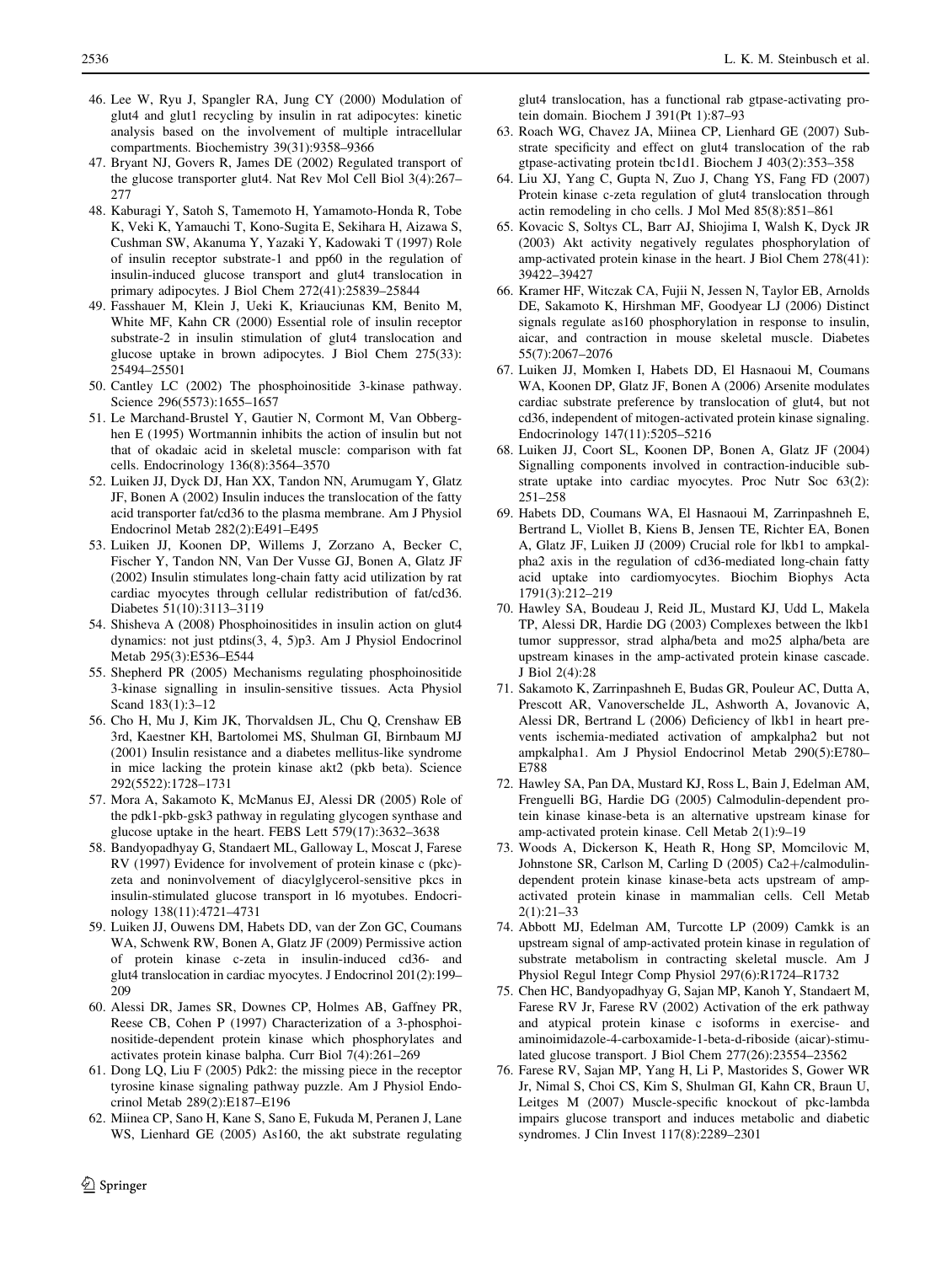- <span id="page-12-0"></span>77. Raney MA, Turcotte LP (2007) Evidence for the regulation of contraction-induced fatty acid oxidation via extracellular signalregulated kinase 1/2 activation independent of changes in fatty acid uptake. Metabolism 56(9):1192–1200
- 78. Luiken JJ, Vertommen D, Coort SL, Habets DD, El Hasnaoui M, Pelsers MM, Viollet B, Bonen A, Hue L, Rider MH, Glatz JF (2008) Identification of protein kinase d as a novel contractionactivated kinase linked to glut4-mediated glucose uptake, independent of ampk. Cell Signal 20(3):543–556
- 79. Chen S, Murphy J, Toth R, Campbell DG, Morrice NA, Mackintosh C (2008) Complementary regulation of tbc1d1 and as160 by growth factors, insulin and ampk activators. Biochem J 409(2):449–459
- 80. Kanzaki M, Pessin JE (2001) Insulin-stimulated glut4 translocation in adipocytes is dependent upon cortical actin remodeling. J Biol Chem 276(45):42436–42444
- 81. Olson AL, Trumbly AR, Gibson GV (2001) Insulin-mediated glut4 translocation is dependent on the microtubule network. J Biol Chem 276(14):10706–10714
- 82. Torok D, Patel N, Jebailey L, Thong FS, Randhawa VK, Klip A, Rudich A (2004) Insulin but not pdgf relies on actin remodeling and on vamp2 for glut4 translocation in myoblasts. J Cell Sci 117(Pt 22):5447–5455
- 83. Chiu TT, Patel N, Shaw AE, Bamburg JR, Klip A (2010) Arp2/ 3- and cofilin-coordinated actin dynamics is required for insulinmediated glut4 translocation to the surface of muscle cells. Mol Biol Cell 21(20):3529–3539
- 84. Baus D, Heermeier K, De Hoop M, Metz-Weidmann C, Gassenhuber J, Dittrich W, Welte S, Tennagels N (2008) Identification of a novel as160 splice variant that regulates glut4 translocation and glucose-uptake in rat muscle cells. Cell Signal 20(12):2237–2246
- 85. St-Denis JF, Cushman SW (1998) Role of snare's in the glut4 translocation response to insulin in adipose cells and muscle. J Basic Clin Physiol Pharmacol 9(2–4):153–165
- 86. Larance M, Ramm G, Stockli J, van Dam EM, Winata S, Wasinger V, Simpson F, Graham M, Junutula JR, Guilhaus M, James DE (2005) Characterization of the role of the rab gtpaseactivating protein as160 in insulin-regulated glut4 trafficking. J Biol Chem 280(45):37803–37813
- 87. Martin LB, Shewan A, Millar CA, Gould GW, James DE (1998) Vesicle-associated membrane protein 2 plays a specific role in the insulin-dependent trafficking of the facilitative glucose transporter glut4 in 3t3–l1 adipocytes. J Biol Chem 273(3):1444–1452
- 88. Lamb CA, McCann RK, Stockli J, James DE, Bryant NJ (2010) Insulin-regulated trafficking of glut4 requires ubiquitination. Traffic 11(11):1445–1454
- 89. Su X, Abumrad NA (2009) Cellular fatty acid uptake: a pathway under construction. Trends Endocrinol Metab 20(2):72–77
- 90. Chidlow JH Jr, Sessa WC (2010) Caveolae, caveolins, and cavins: complex control of cellular signalling and inflammation. Cardiovasc Res 86(2):219–225
- 91. Dancourt J, Barlowe C (2010) Protein sorting receptors in the early secretory pathway. Annu Rev Biochem 79:777–802
- 92. Beck R, Rawet M, Wieland FT, Cassel D (2009) The copi system: molecular mechanisms and function. FEBS Lett 583(17):2701–2709
- 93. Whitney JA, Gomez M, Sheff D, Kreis TE, Mellman I (1995) Cytoplasmic coat proteins involved in endosome function. Cell 83(5):703–713
- 94. Chakrabarti R, Buxton J, Joly M, Corvera S (1994) Insulinsensitive association of glut-4 with endocytic clathrin-coated vesicles revealed with the use of brefeldin A. J Biol Chem 269(11):7926–7933
- 95. Lachaal M, Moronski C, Liu H, Jung CY (1994) Brefeldin a inhibits insulin-induced glucose transport stimulation and glut4

recruitment in rat adipocytes. J Biol Chem 269(38):23689– 23693

- 96. Martin S, Ramm G, Lyttle CT, Meerloo T, Stoorvogel W, James DE (2000) Biogenesis of insulin-responsive glut4 vesicles is independent of brefeldin a-sensitive trafficking. Traffic 1(8): 652–660
- 97. Kono-Sugita E, Satoh S, Suzuki Y, Egawa M, Udaka N, Ito T, Sekihara H (1996) Insulin-induced glut4 recycling in rat adipose cells by a pathway insensitive to brefeldin A. Eur J Biochem 236(3):1033–1037
- 98. Bao S, Smith RM, Jarett L, Garvey WT (1995) The effects of brefeldin a on the glucose transport system in rat adipocytes. Implications regarding the intracellular locus of insulin-sensitive glut4. J Biol Chem 270(50):30199–30204
- 99. Watson RT, Pessin JE (2001) Subcellular compartmentalization and trafficking of the insulin-responsive glucose transporter, glut4. Exp Cell Res 271(1):75–83
- 100. Pohl J, Ring A, Korkmaz U, Ehehalt R, Stremmel W (2005) Fat/ cd36-mediated long-chain fatty acid uptake in adipocytes requires plasma membrane rafts. Mol Biol Cell 16(1):24–31
- 101. Ros-Baro A, Lopez-Iglesias C, Peiro S, Bellido D, Palacin M, Zorzano A, Camps M (2001) Lipid rafts are required for glut4 internalization in adipose cells. Proc Natl Acad Sci USA 98(21):12050–12055
- 102. Shigematsu S, Watson RT, Khan AH, Pessin JE (2003) The adipocyte plasma membrane caveolin functional/structural organization is necessary for the efficient endocytosis of glut4. J Biol Chem 278(12):10683–10690
- 103. Ralston E, Ploug T (1999) Caveolin-3 is associated with the t-tubules of mature skeletal muscle fibers. Exp Cell Res 246(2):510–515
- 104. Mattern HM, Raikar LS, Hardin CD (2009) The effect of caveolin-1 (cav-1) on fatty acid uptake and cd36 localization and lipotoxicity in vascular smooth muscle (vsm) cells. Int J Physiol Pathophysiol Pharmacol 1(1):1–14
- 105. Ring A, Le Lay S, Pohl J, Verkade P, Stremmel W (2006) Caveolin-1 is required for fatty acid translocase (fat/cd36) localization and function at the plasma membrane of mouse embryonic fibroblasts. Biochim Biophys Acta 1761(4):416–423
- 106. Brozinick JT Jr, Hawkins ED, Strawbridge AB, Elmendorf JS (2004) Disruption of cortical actin in skeletal muscle demonstrates an essential role of the cytoskeleton in glucose transporter 4 translocation in insulin-sensitive tissues. J Biol Chem 279(39):40699–40706
- 107. Condrescu M, Reeves JP (2006) Actin-dependent regulation of the cardiac  $na(+) / ca(2+)$  exchanger. Am J Physiol Cell Physiol 290(3):C691–C701
- 108. Tong P, Khayat ZA, Huang C, Patel N, Ueyama A, Klip A (2001) Insulin-induced cortical actin remodeling promotes glut4 insertion at muscle cell membrane ruffles. J Clin Invest 108(3): 371–381
- 109. Olson AL, Eyster CA, Duggins QS, Knight JB (2003) Insulin promotes formation of polymerized microtubules by a phosphatidylinositol 3-kinase-independent, actin-dependent pathway in 3t3–l1 adipocytes. Endocrinology 144(11):5030–5039
- 110. Khayat ZA, Tong P, Yaworsky K, Bloch RJ, Klip A (2000) Insulin-induced actin filament remodeling colocalizes actin with phosphatidylinositol 3-kinase and glut4 in l6 myotubes. J Cell Sci 113(Pt 2):279–290
- 111. JeBailey L, Rudich A, Huang X, Di Ciano-Oliveira C, Kapus A, Klip A (2004) Skeletal muscle cells and adipocytes differ in their reliance on tc10 and rac for insulin-induced actin remodeling. Mol Endocrinol 18(2):359–372
- 112. Huang J, Imamura T, Babendure JL, Lu JC, Olefsky JM (2005) Disruption of microtubules ablates the specificity of insulin signaling to glut4 translocation in 3t3–l1 adipocytes. J Biol Chem 280(51):42300–42306